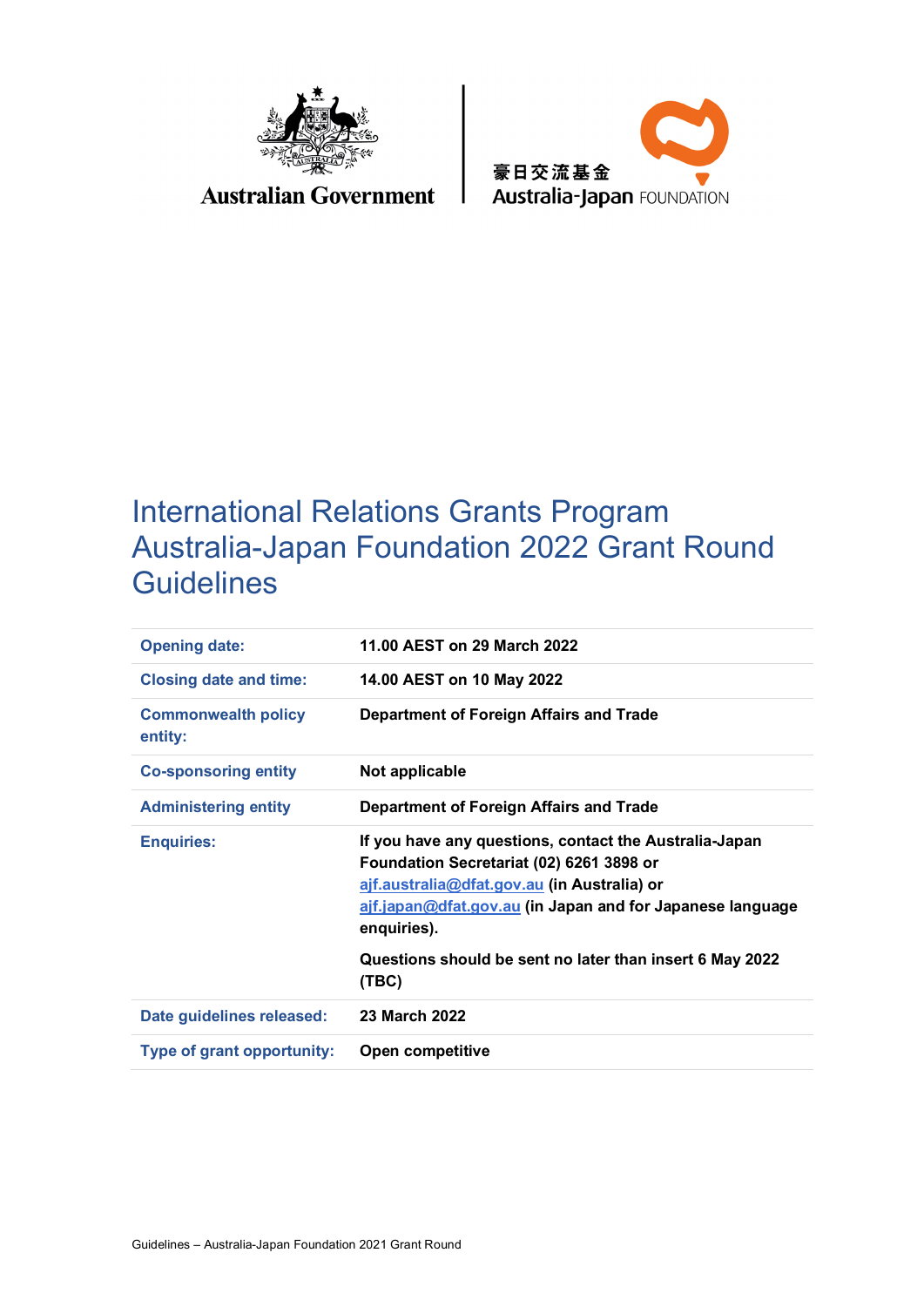## **Contents**

| 1. | International Relations Grants Program: Australia-Japan Foundation 2022 Grant Round |  |  |
|----|-------------------------------------------------------------------------------------|--|--|
| 2. |                                                                                     |  |  |
|    | 2.1                                                                                 |  |  |
| 3. |                                                                                     |  |  |
|    | 3.1                                                                                 |  |  |
|    | 3.2                                                                                 |  |  |
| 4. |                                                                                     |  |  |
|    | 4.1                                                                                 |  |  |
|    | 4.2                                                                                 |  |  |
|    |                                                                                     |  |  |
|    | 5.1                                                                                 |  |  |
|    | 5.2                                                                                 |  |  |
|    | 5.3                                                                                 |  |  |
| 6. |                                                                                     |  |  |
| 7. |                                                                                     |  |  |
|    | 7.1                                                                                 |  |  |
|    | 7.2                                                                                 |  |  |
|    | 7.3                                                                                 |  |  |
|    | 7.4                                                                                 |  |  |
|    | 7.5                                                                                 |  |  |
| 8. |                                                                                     |  |  |
|    | 8.1                                                                                 |  |  |
|    | 8.2                                                                                 |  |  |
|    | 8.3                                                                                 |  |  |
| 9. |                                                                                     |  |  |
|    | 9.1                                                                                 |  |  |
|    |                                                                                     |  |  |
|    | 10.1                                                                                |  |  |
|    | 10.2                                                                                |  |  |
|    | 10.3                                                                                |  |  |
|    |                                                                                     |  |  |
|    |                                                                                     |  |  |
|    | 12.1                                                                                |  |  |
|    | 12.2                                                                                |  |  |
|    | 12.3                                                                                |  |  |
|    | 12.4                                                                                |  |  |
|    | 12.5                                                                                |  |  |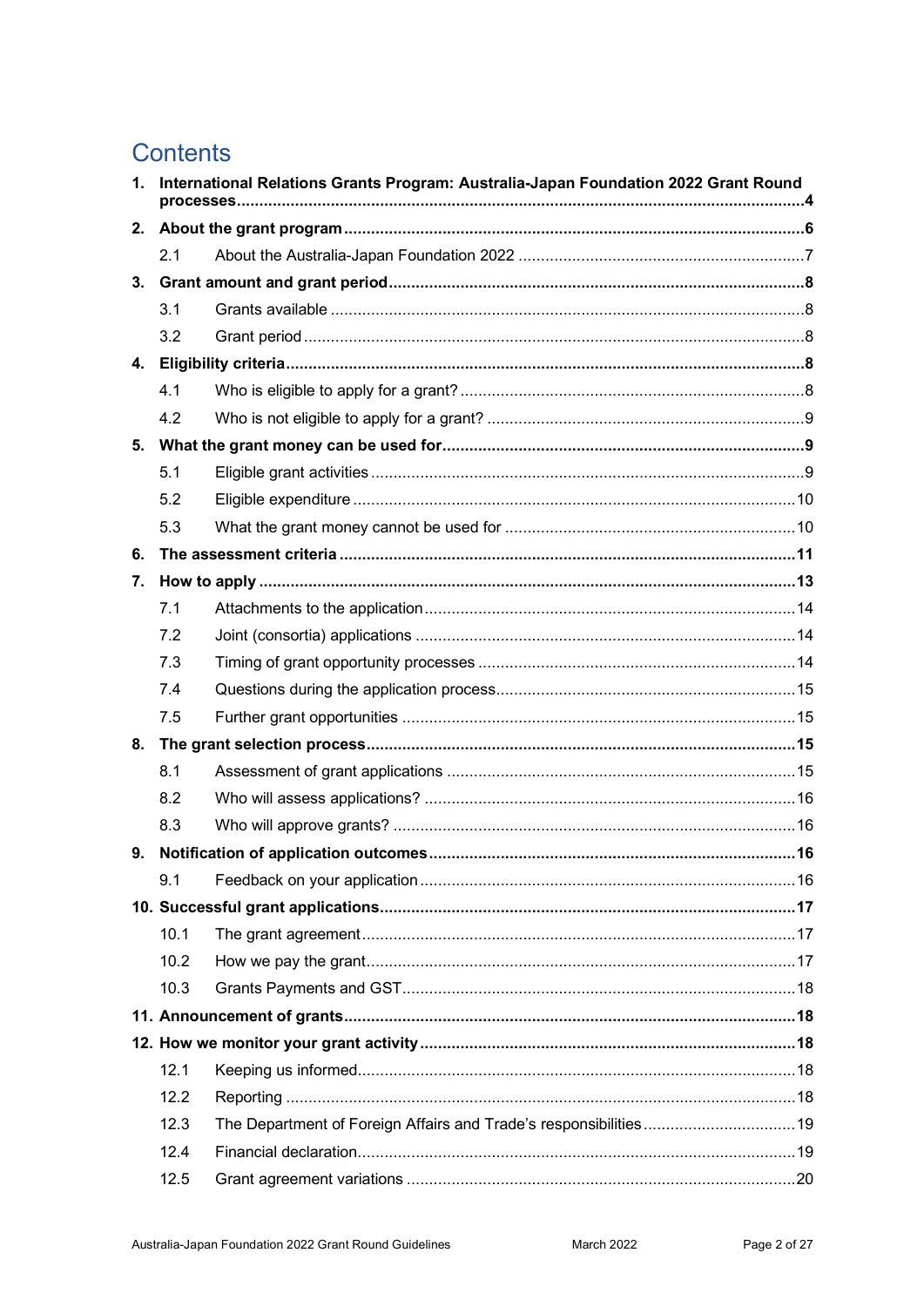|  | 12.6 |  |  |
|--|------|--|--|
|  | 12.7 |  |  |
|  | 12.8 |  |  |
|  | 12.9 |  |  |
|  |      |  |  |
|  | 13.1 |  |  |
|  | 13.2 |  |  |
|  | 13.3 |  |  |
|  | 13.4 |  |  |
|  | 13.5 |  |  |
|  | 13.6 |  |  |
|  |      |  |  |
|  |      |  |  |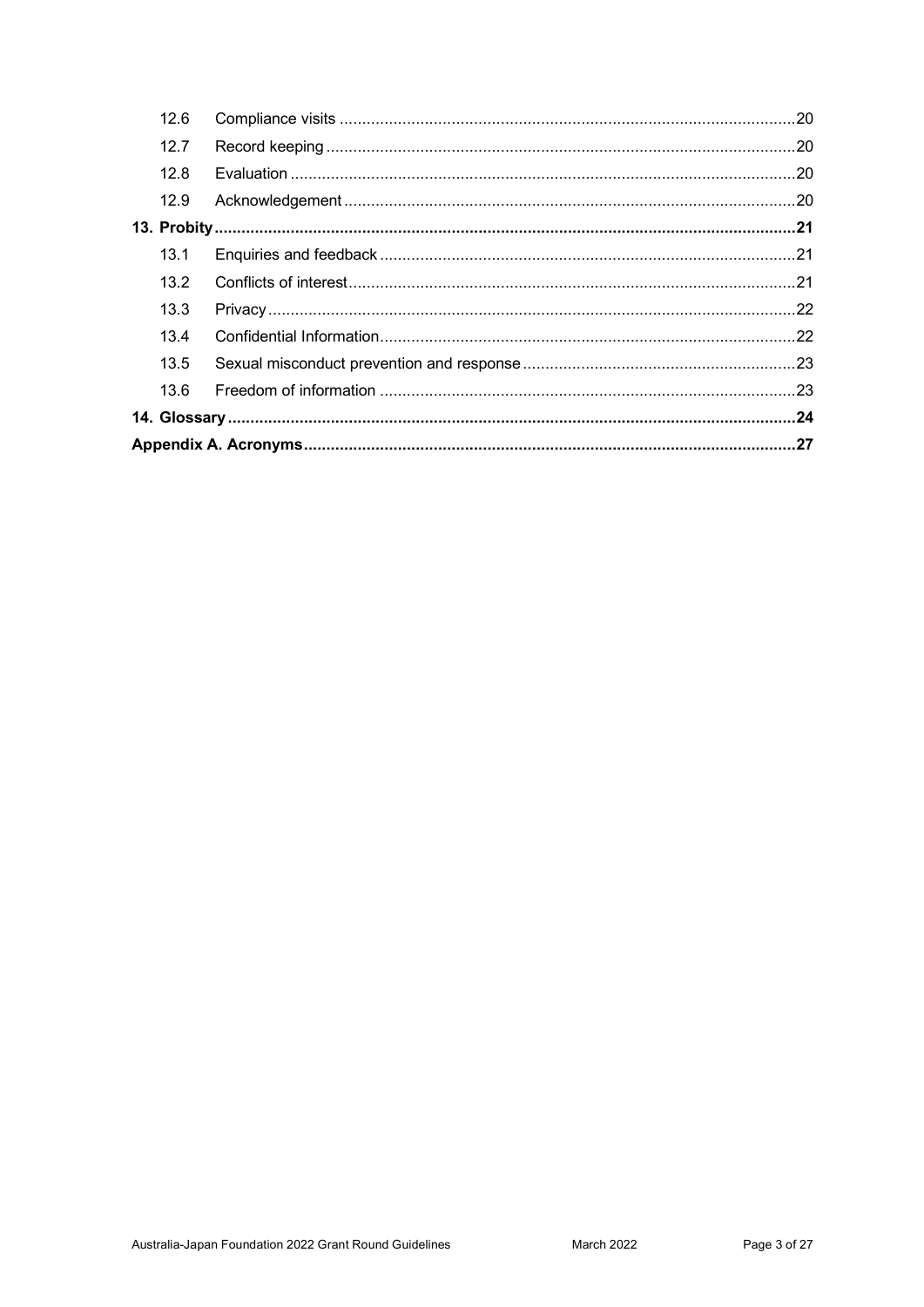## 1. International Relations Grants Program: Australia-Japan Foundation 2022 Grant Round processes

#### **The International Relations Grants Program is designed to achieve Australian Government objectives**  This grant opportunity is part of the above grant program which contributes to the Department of

Foreign Affairs and Trade's Outcome [11](#page-3-0) in the Portfolio Budget Statements. The Australia-Japan Foundation of the Department of Foreign Affairs and Trade works with stakeholders to plan and design the grant program according to the

*[Commonwealth Grants Rules and Guidelines \(CGRGs\).](https://www.finance.gov.au/government/commonwealth-grants/commonwealth-grants-rules-and-guidelines)* 

| The grant opportunity opens                     |  |  |
|-------------------------------------------------|--|--|
| We publish the grant guidelines on GrantConnect |  |  |

### $\downarrow$ **You complete and submit a grant application**

You complete the application form and address all of the eligibility and assessment criteria to be considered for a grant.

#### ብ

#### **We assess all grant applications**

We assess the applications against eligibility criteria and notify you if you are not eligible. We assess your eligible application against the assessment criteria including an overall consideration of value with money and compare it to other applications.

#### **We make grant recommendations**

J

We provide advice to the decision maker on the merits of each application.

 $\downarrow$ 

#### **Grant decisions are made**

The decision maker decides which applications are successful.

## $\downarrow$

#### **We notify you of the outcome**

We advise you of the outcome of your application. We may not notify unsuccessful applicants until grant agreements have been executed with successful applicants.

#### ↓

#### **We enter into a grant agreement**

We will enter into a grant agreement with you if successful. The type of grant agreement is based on the nature of the grant and will be proportional to the risks involved.

#### $\downarrow$

<span id="page-3-0"></span><sup>1</sup> The advancement of Australia's international strategic, security and economic interests including through bilateral, regional and multilateral engagement on Australian Government foreign, trade and international development policy priorities.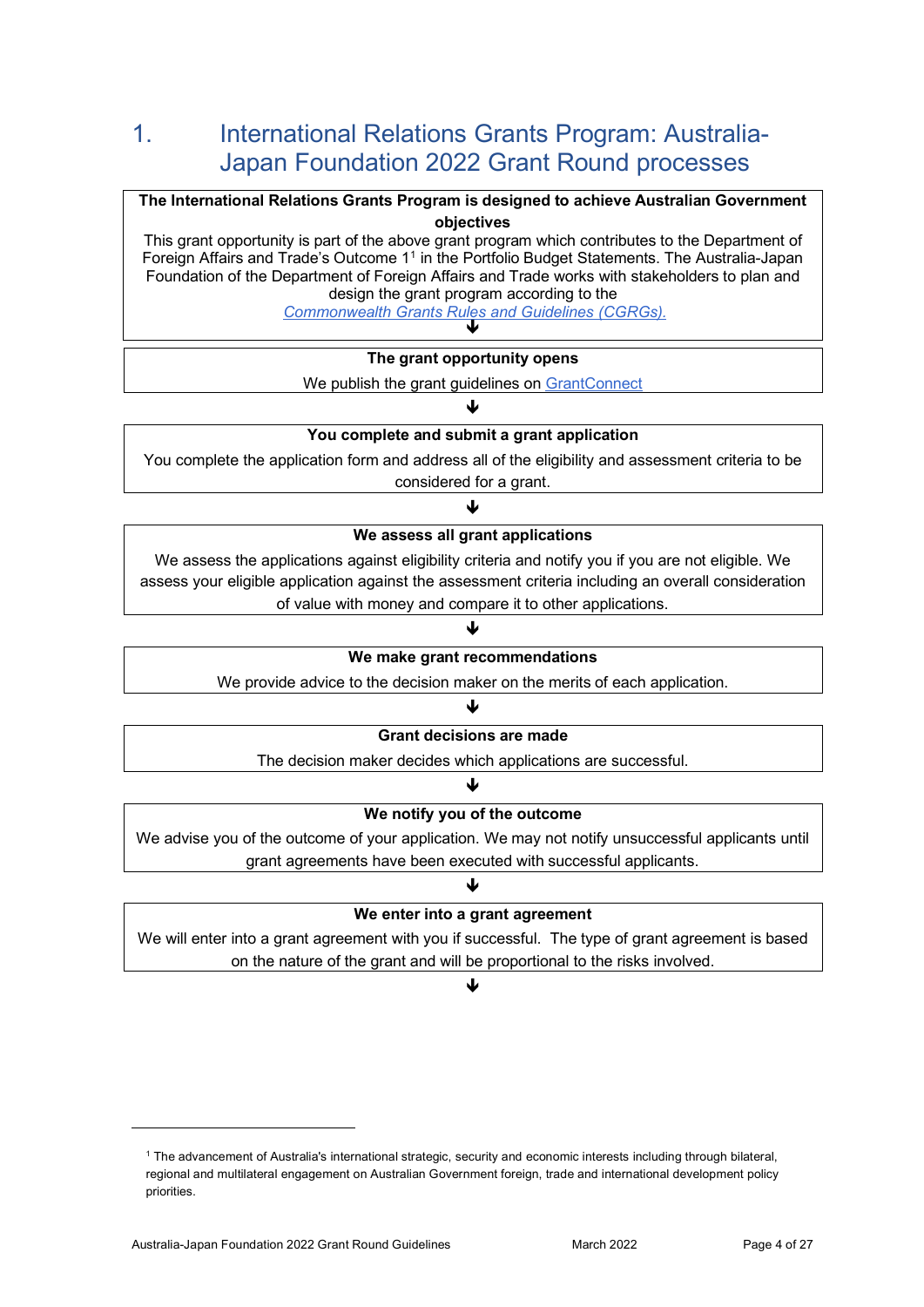#### **Delivery of grant**

You undertake the grant activity as set out in your grant agreement. We manage the grant by working with you, monitoring your progress and making payments.

#### ↓

### **Evaluation of the International Relations Grants Program**

We evaluate your specific grant activity and the Australia-Japan Foundation 2022 Grant Round as a whole. We base this on information you provide to us and that we collect from various sources.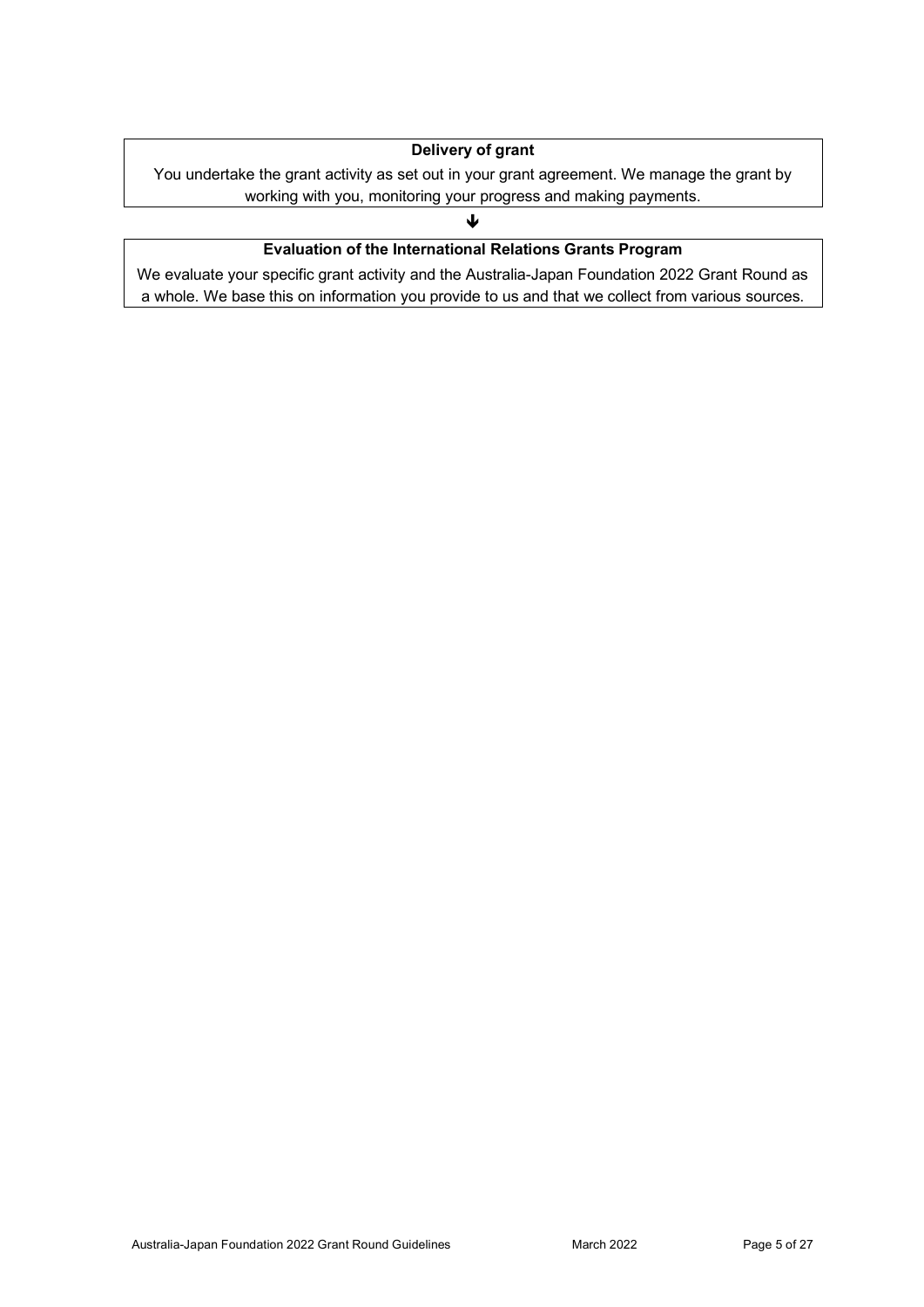#### 1.1 Introduction

These guidelines contain information for the Australia-Japan Foundation 2022 grants.

You must read these guidelines before filling out an application.

This document sets out:

- the purpose of the grant program/grant opportunity
- the eligibility and assessment criteria
- how grant applications are considered and selected
- how grantees are notified and receive grant payments
- how grantees will be monitored and evaluated
- responsibilities and expectations in relation to the opportunity.

## 2. About the grant program

The International Relations Grants Program (the program) is an ongoing program, subject to annual budget appropriation.

The objectives of the program are to promote people-to-people links and a contemporary and positive image of Australia and support for the Australian Government's international policy goals.

The intended outcomes of the program are:

- strengthened bilateral relationships in areas of mutual interest with particular countries and regions,
- international networks, collaboration and connections between institutions and communities to build understanding, trust and influence,
- enhanced Australian international reputation and reach through the promotion of our economic, creative and cultural, sporting, innovation and science, and education assets, and
- increased understanding of Australians of the cultures and opportunities in each of these countries.

Grant opportunities available under the International Relations Grants Program:F

- Australia-ASEAN Council
- National Foundation for Australia-China Relations
- Australia-India Council
- Australia-Indonesia Institute
- Australia-Japan Foundation
- Australia-Korea Foundation
- **Australian Cultural Diplomacy Grants Program**
- Council for Australian-Arab Relations
- Council on Australia Latin America Relations.

Further information on the International Relations Grants Program, including descriptions of previous grant-funded projects, is available at [www.dfat.gov.au/councils.](http://www.dfat.gov.au/councils)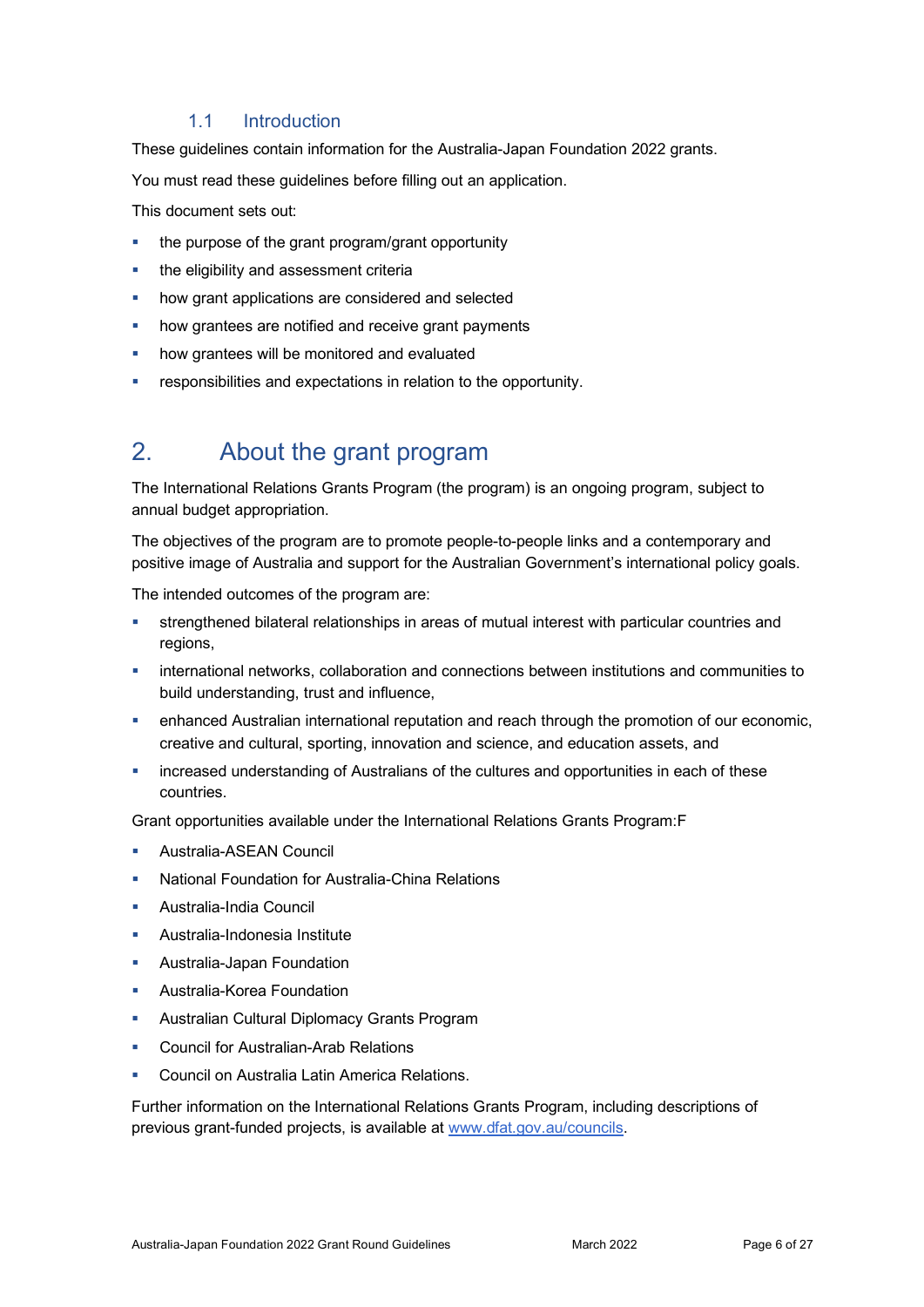We administer the program according to the *[Commonwealth Grants Rules and Guidelines](https://www.finance.gov.au/government/commonwealth-grants/commonwealth-grants-rules-and-guidelines)* [\(CGRGs\)](https://www.finance.gov.au/government/commonwealth-grants/commonwealth-grants-rules-and-guidelines)*[2.](#page-6-0)*

The Department of Foreign Affairs and Trade reserves the right to cease selection processes for Grant Opportunities under the International Relations Grants Program.

## **2.1 About the Australia-Japan Foundation 2022**

The Australia-Japan Foundation seeks to advance Australia's engagement with Japan by supporting people-to-people linkages; amplifying and shifting perceptions of Australia in Japan to reflect contemporary Australia; and facilitating the promotion of the inventive, innovative capabilities that Australia brings to Australia-Japan collaborations across broad and ever sophisticated sectors. The Australia-Japan Foundation also seeks to bring to the fore, awareness of the ongoing vital importance of Australia and Japan on each other's foreign and trade policies by facilitating informed discussions.

The objectives of the Australia-Japan Foundation (AJF) are:

- 1. to increase awareness and understanding in Japan of shared interests with Australia;
- 2. to increase awareness and understanding in Australia of the importance of Japan to Australia as an economic and strategic partner; and
- 3. to increase recognition in Japan of Australian excellence and expertise.

(AJF Orders in Council, 30 November 2006)

Key priority areas of the Australia-Japan Foundation are:

- Communication, information and advocacy
- Economic diplomacy and geopolitics
- Education and Australian studies
- Scientific innovation
- Society, culture and sport

To achieve its objectives, the AJF will prioritise high quality programs particularly, but not exclusively, across any one of the three cross-cutting themes: *youth; gender, diversity and inclusion;* and *innovation*.

More information on key priority areas and themes can be found in the [Australia-Japan Foundation](https://www.dfat.gov.au/people-to-people/foundations-councils-institutes/australia-japan-foundation/governance/ajf-strategic-plan-2017-2022)  [Strategic Plan 2017-2022.](https://www.dfat.gov.au/people-to-people/foundations-councils-institutes/australia-japan-foundation/governance/ajf-strategic-plan-2017-2022) Projects must demonstrate collaboration between Japanese and Australian partners, including through financial and other (e.g. in-kind) contributions.

Effective 'Communication' plans are an essential element of all projects. The Australia-Japan Foundation looks for projects that generate positive and effective media coverage and commentary on the Australia-Japan relationship, and promote a contemporary and positive image of Australia, and support the Australian Government's international policy goals.

<span id="page-6-0"></span><sup>2</sup> <https://www.finance.gov.au/sites/default/files/commonwealth-grants-rules-and-guidelines.pdf>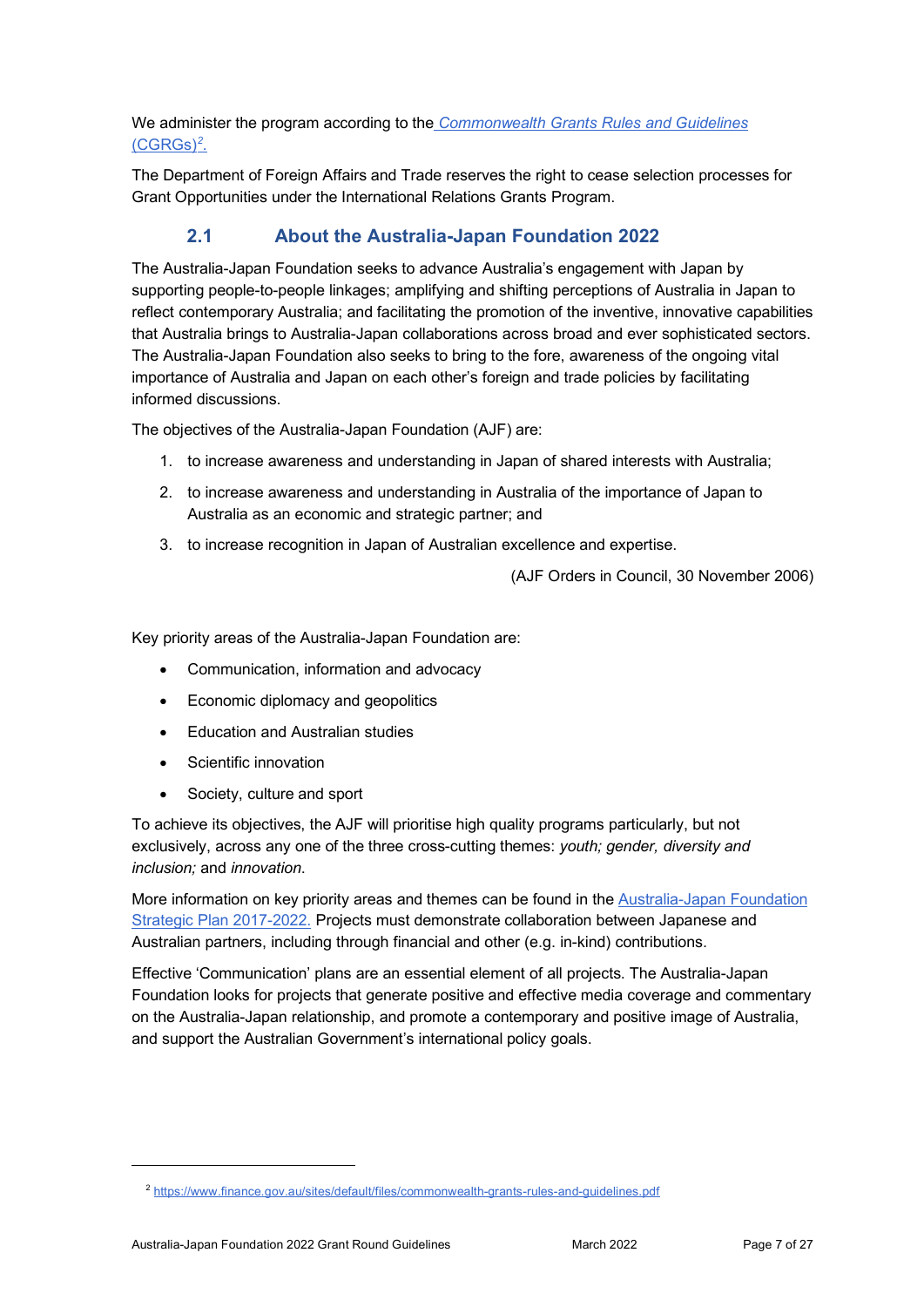## 3. Grant amount and grant period

## **3.1 Grants available**

In 2022-23, approximately \$700,000 is available for this grant opportunity, subject to appropriation starting in Julye 2022.

Grant applications for a minimum of \$10,000 to a maximum of \$40,000 per year will be considered.

Co-contributions from applicants and other parties strengthen an application and are encouraged.

### **3.2 Grant period**

You must complete your grant by the end date designated in your in your application.

A grant extension of up to one year (12 months) from the original grant end date may be considered in exceptional circumstances (subject to performance). An extension can be requested in writing and must be confirmed and approved by the Australia-Japan Foundation Secretariat. A contract amendment may also be agreed and signed by the grantee and Australia-Japan Foundation Secretariat.

For multi-year grants, the maximum grant period is three years.

## 4. Eligibility criteria

Applications must satisfy all eligibility criteria to be considered.

## **4.1 Who is eligible to apply for a grant?**

To be eligible you must be one of the following entity types:

- an Australian entity with an Australian Business Number (ABN), Australian Company Number (ACN), or Indigenous Corporation Number (ICN)
- an Australian consortium with a lead organisation<sup>[3](#page-7-0)</sup>
- an Australian registered charity or not-for-profit organisation
- an Australian local government body
- an Australian State/Territory government body
- **a** corporate Commonwealth entity
- an Australian statutory authority
- an Australian or permanent resident of Australia
- a Japanese citizen or organisation
- a well-established organisation in Japan with a business purpose to advocate for Australian business, education and/or cultural interests.

and be willing to provide or develop child protection guidelines that met the [Child Protection Policy,](https://www.dfat.gov.au/international-relations/themes/child-protection/Pages/child-protection)  [Australian Government Department of Foreign Affairs and Trade.\(](https://www.dfat.gov.au/international-relations/themes/child-protection/Pages/child-protection)dfat.gov.au)for your project if it involves people under the age of 18 years.

<span id="page-7-0"></span><sup>&</sup>lt;sup>3</sup> The Australian Government recognises that some organisations may seek to form consortia in order to apply for a grant under the Program. Consortia are eligible to apply and the relevant conditions applicable to consortia are at 7.2 'Joint Applications'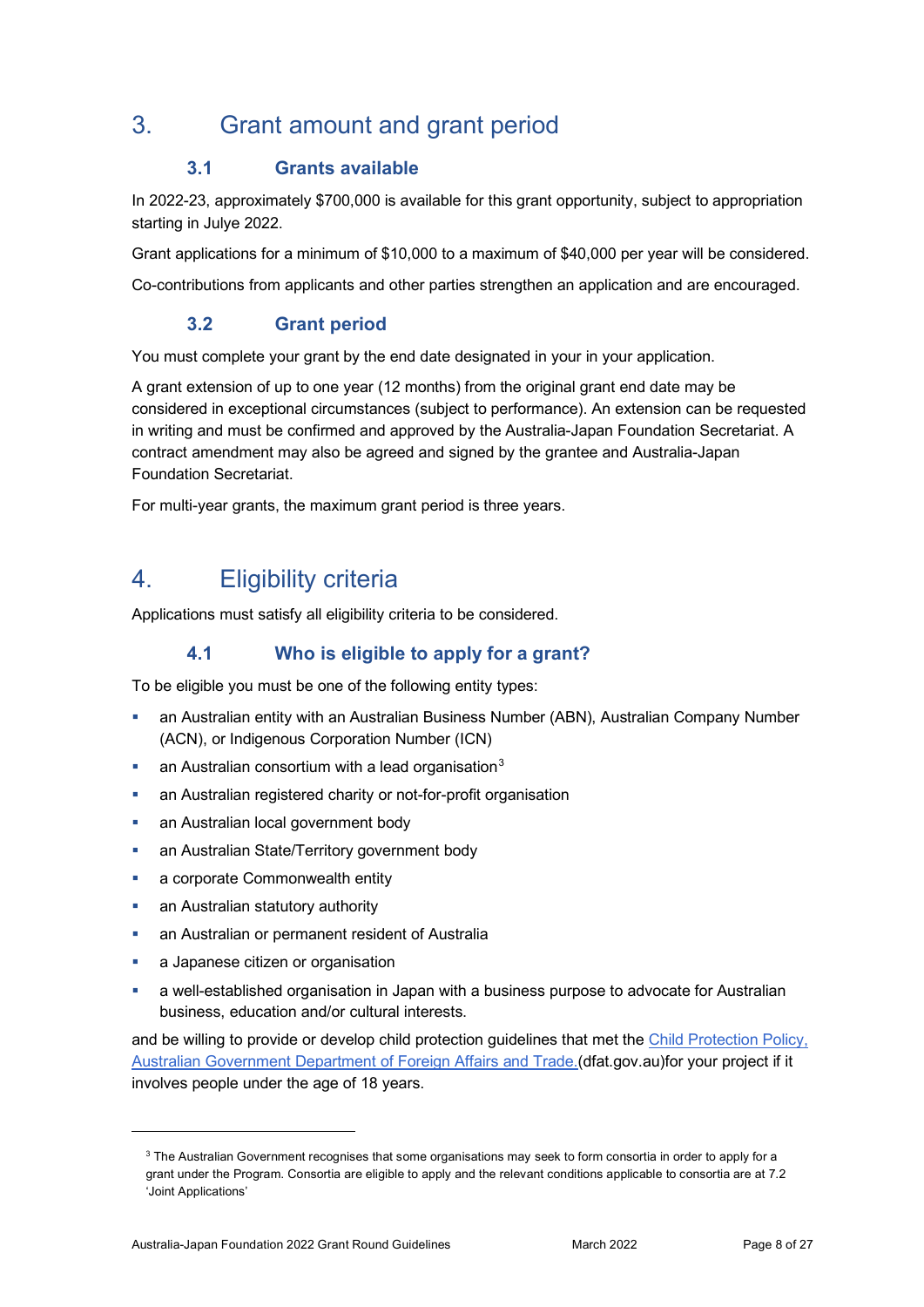Applications from consortia are acceptable, provided you have a lead applicant who is the main driver of the project and is eligible as per the list above.

Individuals who intend the grant to be administered by a university should apply on behalf of the university, i.e. your university is the applicant.

### **4.2 Who is not eligible to apply for a grant?**

You are not eligible to apply if you are:

- an organisation, or your project partner is an organisation, included on the National Redress Scheme's website on the list of 'Institutions that have not joined or signified their intent to join the Scheme' [\(www.nationalredress.gov.au\)](http://www.nationalredress.gov.au/)
- not an Australian, a permanent resident of Australia or an Australian organisation and you are not a Japanese citizen or organisation.
- a previous applicant who has failed to provide a full and proper acquittal of an earlier IRGP grant.
	- You may provide an interim report with the agreement of the relevant Secretariat where existing grant funding will be expended prior to the commencement of the new grant requested.

## 5. What the grant money can be used for

### **5.1 Eligible grant activities**

To be eligible your grant activity must relate to the project outlined within the application.

Examples of successful grant activities for the different priority areas are below.

- Communication, Information and Advocacy:
	- The virtual presentations by Australian Indigenous performers to promote Australia and Australian Indigenous storytelling.
- Economic Diplomacy and Geopolitics:
	- A project to identify and promote local governments' innovative practices to build sustainable and resilient communities and develop new directions for Australia-Japan collaborations; with focus on the challenges faced by Australian and Japanese communities in their post-COVID-19 recovery.
- **Education and Australian studies:** 
	- A virtual upskilling program designed to support educators in a post-pandemic world and enable new partnerships between school communities in Australia and Japan.
- Scientific innovation:
	- A project that aims to share the latest advances in nanotechnology between Australia and Japan for addressing global health, energy, and environmental challenges via guest lectures and joint symposium facilitated by institutions in Australia and Japan.
- Society, Culture and Sport
	- A community engagement program with schools and communities in Japan to provide education about disability awareness, and conduct practical sessions demonstrating various Paralympic sports to complement official events.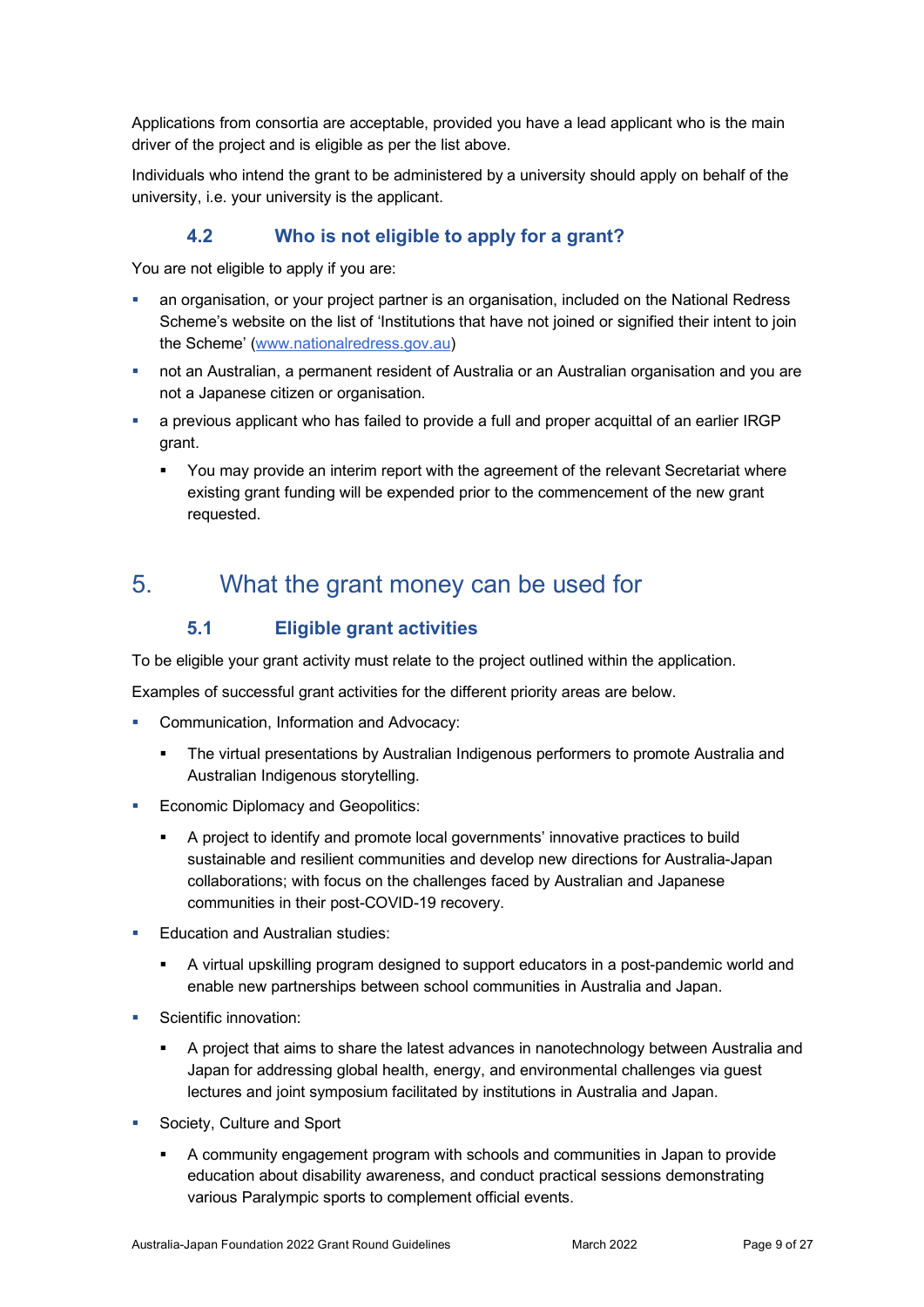More examples of eligible grants projects can be found on the Australia-Japan Foundation website - [Previous Australia-Japan Foundation grants.](https://www.dfat.gov.au/people-to-people/foundations-councils-institutes/australia-japan-foundation/grants/Pages/previous-grants)

Grant applicants intending to carry out activities focussed on scientific exchange or research should become familiar with Australia's export control regimes as appropriate [Export control](https://www.dfat.gov.au/international-relations/security/non-proliferation-disarmament-arms-control/export-control-regimes/Pages/export-control-regimes)  [regimes | Australian Government Department of Foreign Affairs and Trade \(dfat.gov.au\)](https://www.dfat.gov.au/international-relations/security/non-proliferation-disarmament-arms-control/export-control-regimes/Pages/export-control-regimes) 

Similarly, the guidelines to counter foreign interference in the Australian university sector could be a useful resource: [Guidelines to counter foreign interference in the Australian university sector -](https://aus01.safelinks.protection.outlook.com/?url=https%3A%2F%2Fwww.dese.gov.au%2Fguidelines-counter-foreign-interference-australian-university-sector&data=04%7C01%7CAlexandra.O%27Connor%40dfat.gov.au%7Caade20018b264d073b3e08d9fd548fb0%7C9b7f23b30e8347a58a40ffa8a6fea536%7C0%7C0%7C637819362195016727%7CUnknown%7CTWFpbGZsb3d8eyJWIjoiMC4wLjAwMDAiLCJQIjoiV2luMzIiLCJBTiI6Ik1haWwiLCJXVCI6Mn0%3D%7C3000&sdata=UKrOrWYb5MrCe%2BZvSi63Xp%2FbQulmRUvaFT4lnwmG%2FyU%3D&reserved=0)  [Department of Education, Skills and Employment, Australian Government \(dese.gov.au\).](https://aus01.safelinks.protection.outlook.com/?url=https%3A%2F%2Fwww.dese.gov.au%2Fguidelines-counter-foreign-interference-australian-university-sector&data=04%7C01%7CAlexandra.O%27Connor%40dfat.gov.au%7Caade20018b264d073b3e08d9fd548fb0%7C9b7f23b30e8347a58a40ffa8a6fea536%7C0%7C0%7C637819362195016727%7CUnknown%7CTWFpbGZsb3d8eyJWIjoiMC4wLjAwMDAiLCJQIjoiV2luMzIiLCJBTiI6Ik1haWwiLCJXVCI6Mn0%3D%7C3000&sdata=UKrOrWYb5MrCe%2BZvSi63Xp%2FbQulmRUvaFT4lnwmG%2FyU%3D&reserved=0)

Applicants applying for grants under the Technology, Scientific and Educational Innovation stream may wish to refer to the [Blueprint](https://www.pmc.gov.au/resource-centre/domestic-policy/blueprint-critical-technologies) and [Action Plan for Critical Technologies,](https://www.pmc.gov.au/resource-centre/domestic-policy/action-plan-critical-technologies) including particular technologies included in the [List of Critical Technologies in the National Interest.](https://www.pmc.gov.au/resource-centre/domestic-policy/list-critical-technologies-national-interest) 

## **5.2 Eligible expenditure**

You can only spend the grant on eligible expenditure you have incurred on eligible grant activities.

You can use the grant to pay for costs detailed in your budget and grant agreement, including:

- Economy flights, modest accommodation costs, meals and travel allowances, other transport.
- Online or remote communication activities
- **Communication and translation**
- Venue hire and catering, providing use of such facilities is in line with COVID-19 restrictions
- Advertising and promotion, graphic design, photography and printed material
- Production costs, including freight and artists' wages
- Only one participant per conference or meeting and only where the participant is a principal speaker and the subject of the conference is of direct relevance to the grant opportunity.

For activities delivered in Australia, applicants are encouraged to consider the use of an Indigenous supplier, if they intend to subcontract any of the services above. A directory of registered Indigenous businesses is available at [www.supplynation.org.au.](http://www.supplynation.org.au/)

You can only spend grant funds on eligible grant activities as defined in the grant details in your grant agreement.

You must incur the expenditure on your grant activities between the start date and end or completion date for your grant agreement for it to be eligible.

You should allow for the exchange fees in your project budget. You are responsible for any financial differences that may occur from the time of the application submission to when the project takes place, due to fluctuations in the exchange rate. Bank remittance fees are to be covered by the grantee.

### **5.3 What the grant money cannot be used for**

You cannot normally use the grant for the following activities:

- capital expenditure, including purchase of real estate and vehicles
- purchase of equipment (for example, musical instruments, computers, videos, photographic or printing equipment)
- the covering of retrospective costs or recurrent funding of activities
- activities which are already commercially viable in their own right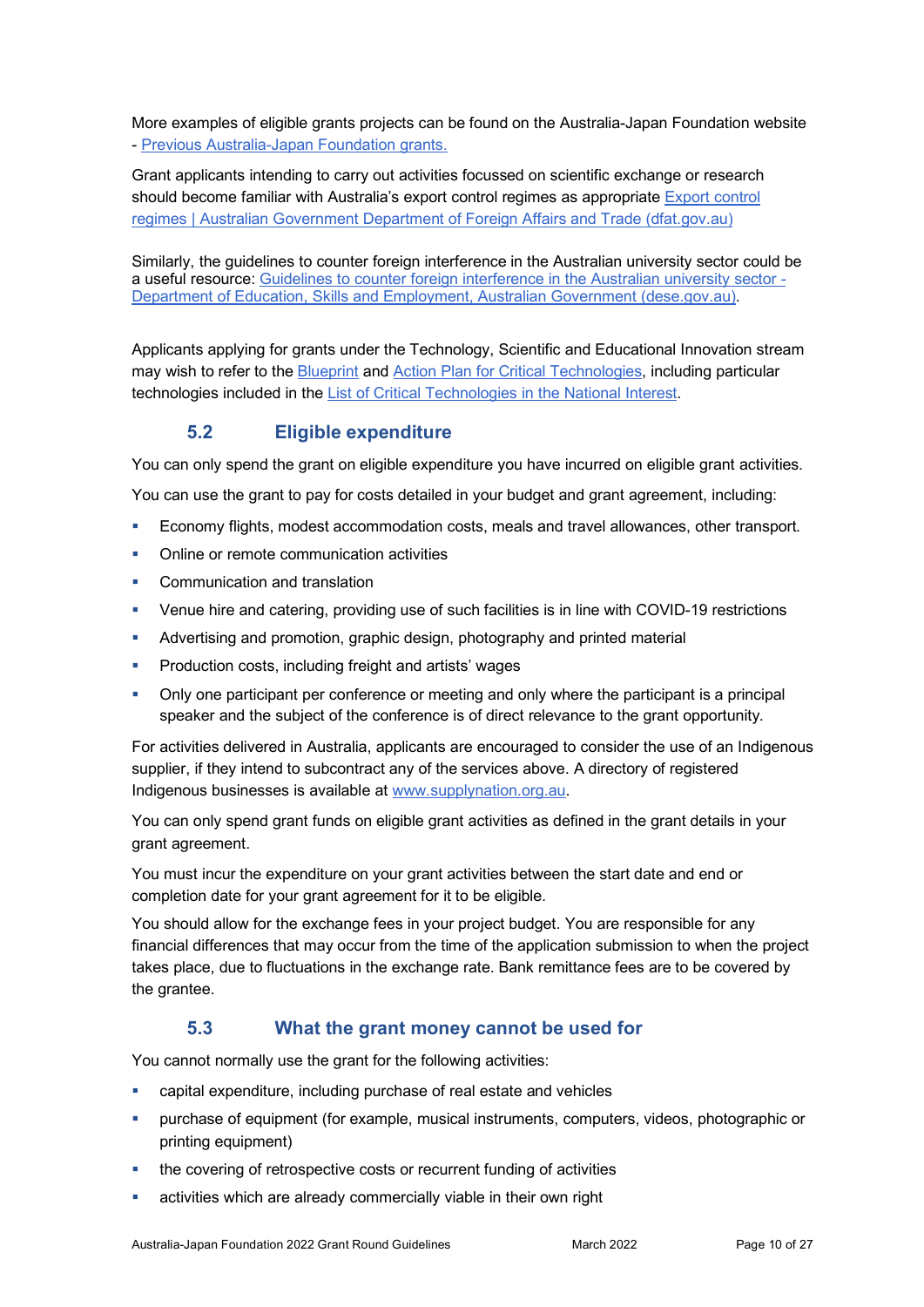- activities which will provide commercial advantage to the applicant (e.g. promotion of the applicant's own business)
- costs incurred in the preparation of a grant application or related documentation
- subsidy of general ongoing administration of an organisation such as electricity, phone, rent, salaries (including for research assistants or administrative staff), honorariums or administrative charges levied by the applicant's organisation,
- activities for which other Commonwealth, State, Territory or Local Government bodies have primary responsibility (e.g. academic research, assistance to business, development assistance projects)
- scholarships to individual students
- completed projects.

We do not generally fund travel and accommodation for attendance at conferences or meetings, participation in fieldwork or sporting or other events, unless such activities are considered by the Australia-Japan Foundation Board to be of direct relevance to its objectives. To be considered, a substantial program should exist in the sidelines or around the conference and there should also be a strong argument for the selection of applicant(s).

You cannot use the grant to cover expenses incurred due to government mandated quarantine or isolation requirements as a result of the COVID-19 pandemic (for example: accommodation or meals while in quarantine or isolation).

## 6. The assessment criteria

You must address all of the following assessment criteria in the application.

All criterion have equal weighting.

The amount of detail and supporting evidence you provide in your application should be relative to the size, complexity and grant amount requested.

The application form includes text limits.

### **Criterion 1 (25%)**

#### **The proposal contributes to the objectives of the Australia-Japan Foundation.**

You should demonstrate this through identifying:

 how the grant activity is aligned with the Australia-Japan Foundation's objectives and at least one of the Australia-Japan Foundation's current strategic priority areas (per clause 2.1).

### **Criterion 2 (25%)**

#### **The proposed grant activity addresses a specific need.**

You should demonstrate this through identifying:

- how the project would establish or build on existing links between Australia and Japan
- how the project would address a gap or a new area of interest between Australia and Japan, or an existing area of interest and cooperation in a new, innovative and improved way.

### **Criterion 3 (25%)**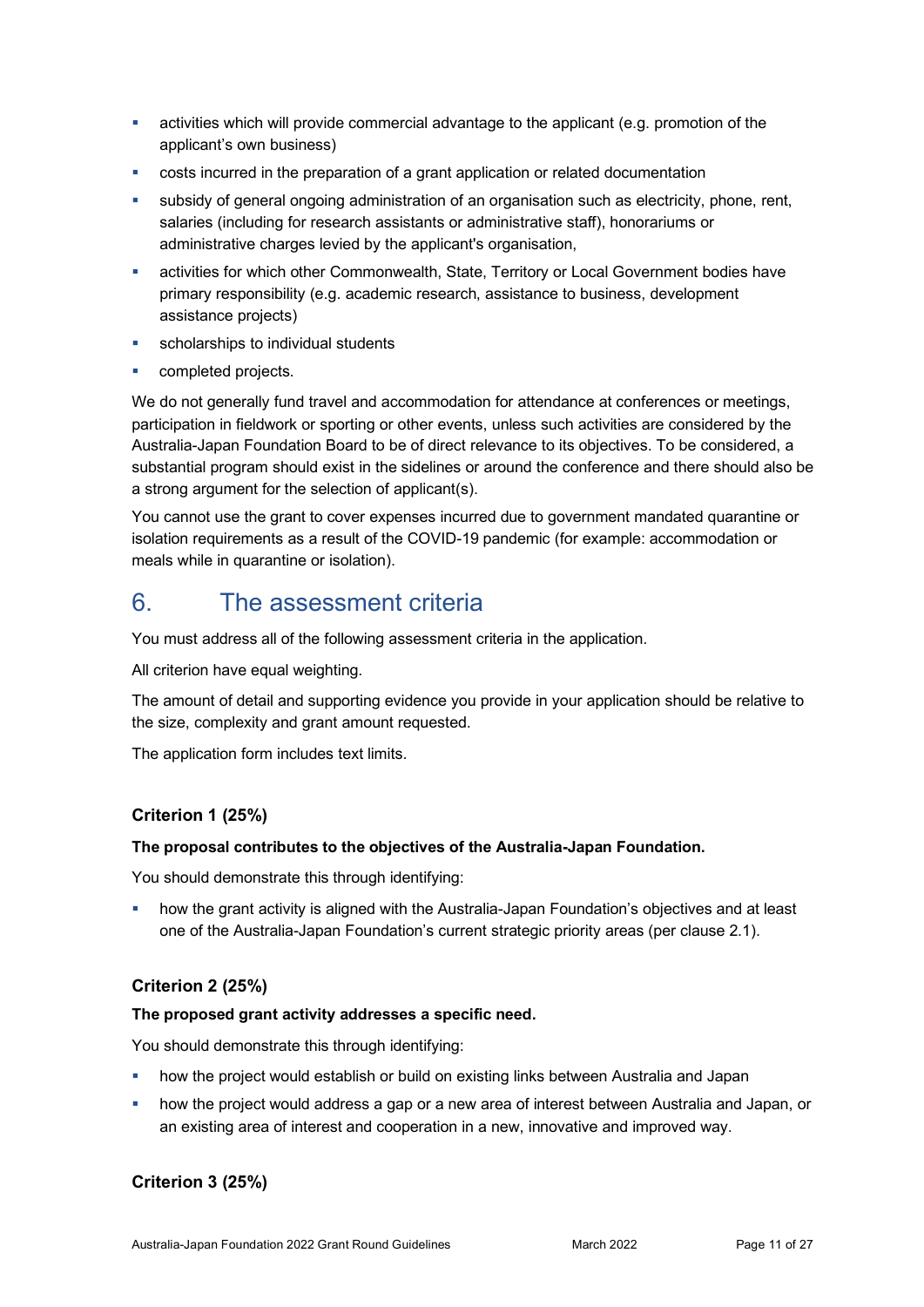#### **Proven capability and capacity of the applicant and project partner in Japan and/or Australia.**

You should demonstrate this through identifying:

- **•** past achievements and track record of successful partnerships for both the applicant and project partner
- relevant documents submitted in support of the application including, but not limited to
	- capability statement of the organisation and/or CV of the project leader(s)
	- signed references from referees with no direct financial interest in your project
	- letter of support from your organisation's research office or equivalent, and if you are from a large organisation the letter should confirm alignment of your grant activity to the organisation's international strategies
	- **EXECUTE:** letter of support from your project partner.
	- How your project will comply with any COVID-19 related restrictions in place at the time you submit your application taking into account any travel, physical distancing, hygiene and sanitation requirements that may impact your ability to undertake the grant activity

#### **Criterion 4 (25%)**

#### **Potential for raising awareness of Australia in Japan/Japan in Australia, and promoting a contemporary and positive image of Australia in Japan.**

You should demonstrate this through identifying:

- your target audience and how you would create or strengthen formal or other relationships
- proposed quantitative or qualitative performance measures to indicate the expected reach of your project such as anticipated:
	- events such as public seminars, promotional events, performances, exhibition days, or community events
	- number of participants/audience spectators and why you expect this level of engagement
	- media engagement plans (including social media), the type of media interest you seek to generate (e.g. articles, radio and television broadcasts)
	- distribution plans (e.g. of a publication)
- follow up activities that could arise from the grant activity and that could ensure networks created between individuals and institutions through the project are sustained (e.g. through creation of alumni groups).

When preparing the application, applicants should bear in mind that the assessment committee may not be familiar with the applicant, the organisation or the field of activity. As the committee's recommendation will be primarily based on the information provided in the application form, this document should be clear, accurate, comprehensive, and focused.

The Australia-Japan Foundation Board and the Delegate will also strongly consider the value for money that your project offers for the investment of Commonwealth of Australia funds in their decision making. In expressing the value for money that your project offers you should consider:

 inclusion of other sources of income and an indication of whether each source of income is confirmed, conditional or pending approval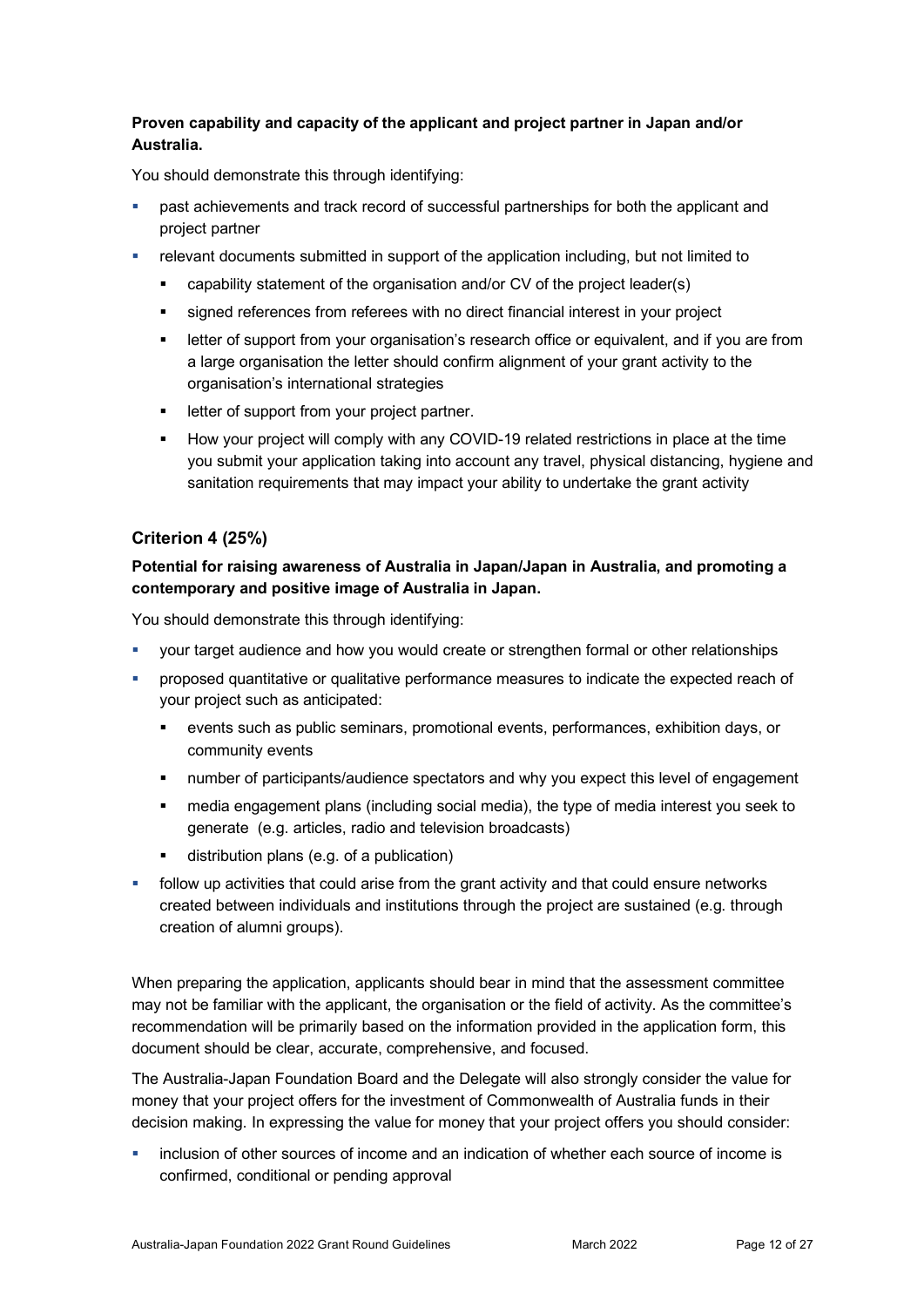- other sources of income can include other grants from Australian Federal Government, State Government, Local Government, etc, and in-kind contributions from your organisation and your Japanese/Australian partner.
- **•** appropriate, reasonable and realistic economy travel costings
- alternative options for face-to-face conferences, forums, roundtables and meetings where appropriate.

## 7. How to apply

Before applying, you must read and understand these guidelines.

These documents may be found at [GrantConnect.](http://www.grants.gov.au/) Any alterations and addenda<sup>[4](#page-12-0)</sup> will be published on GrantConnect and by registering on this website, you will be automatically notified on any changes. GrantConnect is the authoritative source for grants information.

To apply you must:

- complete the online Australia-Japan Foundation 2022 Grant Round application form on **SmartyGrants**
- provide all the information requested
- **address all eligibility criteria and assessment criteria**
- **i** include all necessary attachments
- submit your application/s on SmartyGrants by 14.00 AEST on 10 May 2022.

You are responsible for ensuring that your application is complete and accurate. Giving false or misleading information is a serious offence under the *[Criminal Code 1995](http://www8.austlii.edu.au/cgi-bin/viewdoc/au/legis/cth/consol_act/cca1995115/sch1.html)* and we will investigate any false or misleading information and may exclude your application from further consideration.

If you find an error in your application after submitting it, you should contact us immediately by emailing [ajf.australia@dfat.gov.au](mailto:ajf.australia@dfat.gov.au) (in Australia) or [ajf.japan@dfat.gov.au](mailto:ajf.japan@dfat.gov.au) (in Japan). We do not have to accept any additional information, nor requests from you to correct your application after the closing time.

You cannot change your application after the closing date and time.

If we find an error or information that is missing, we may ask for clarification or additional information from you that will not change the nature of your application. However, we can refuse to accept any additional information from you that would change your submission after the application closing time.

You should keep a copy of your application and any supporting documents.

We will acknowledge that we have received your application through an automated email from the online grants management system, SmartyGrants, within one working day.

If you need further guidance around the application process contact us at [ajf.australia@dfat.gov.au.](mailto:ajf.australia@dfat.gov.au)

The Department of Foreign Affairs and Trade will not provide application forms or accept applications for this grant opportunity by fax or mail.

<span id="page-12-0"></span><sup>4</sup> Alterations and addenda include but are not limited to: corrections to currently published documents, changes to close times for applications, Questions and Answers (Q&A) documents and Frequently Asked Questions (FAQ) documents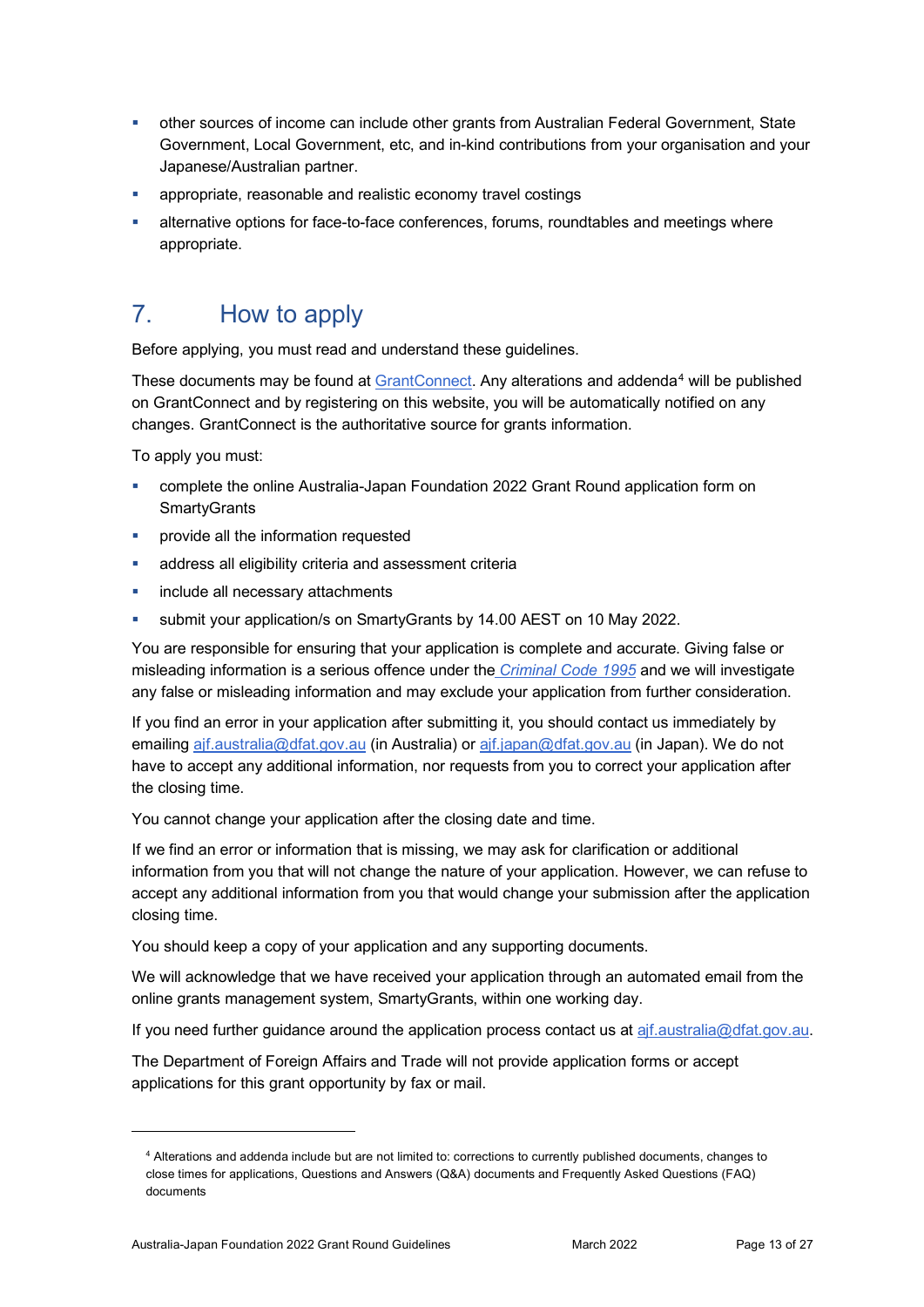### **7.1 Attachments to the application**

We require the following documents with your application:

- two signed independent references
- letter of support from nominated partners (if relevant)
- organisation capability statement
- **applicant's curriculum vitae**
- if you apply on behalf of a university, a letter of support from your Research Office

if relevant, a copy of the approval certificate from your Ethics Committee.

You must attach supporting documentation to the application form in line with the instructions provided within the form. You should only attach requested documents. We will not consider information in attachments that we do not request.

### **7.2 Joint (consortia) applications**

We recognise that some organisations may want to join together as a group to deliver a grant activity.

In these circumstances, you must appoint a 'lead organisation'. Only the lead organisation can submit the application form and enter into a grant agreement with the Commonwealth. The application must identify all other members of the proposed group and include a letter of support from each of the partners.

Each letter of support should include:

- details of the partner organisation
- an overview of how the partner organisation will work with the lead organisation and any other partner organisations in the group to successfully complete the grant activity.
- an outline of the relevant experience and/or expertise the partner organisation will bring to the group
- the roles/responsibilities of the partner organisation and the resources they will contribute (if any)
- details of a nominated management level contact officer.

You must have a formal arrangement in place with all parties prior to execution of the agreement.

### **7.3 Timing of grant opportunity processes**

You must submit an application between the published opening and closing dates. We cannot accept late applications.

If you are successful, we expect you will be able to commence your grant activity in the 2022-2023 financial year.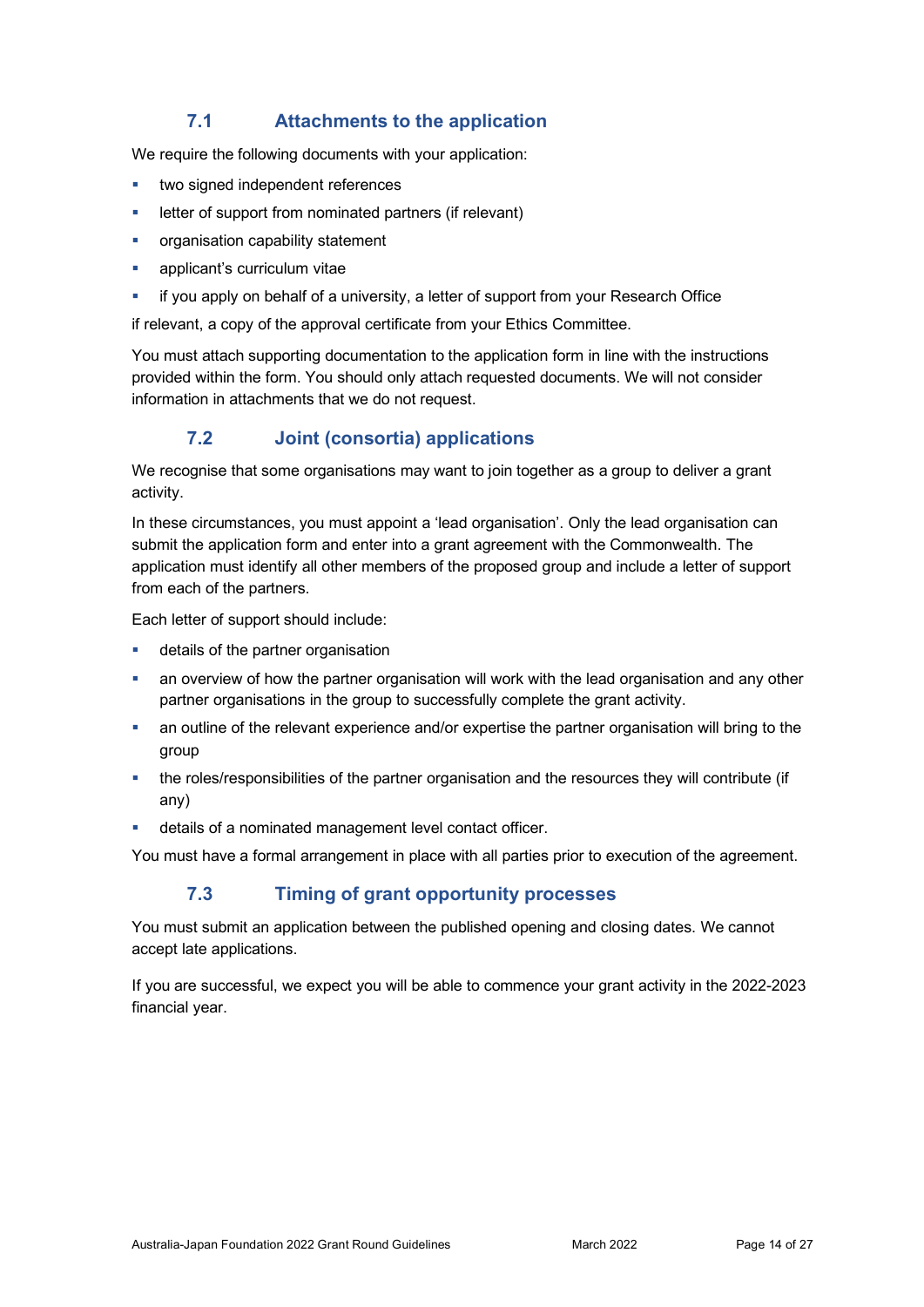#### Table 1: Expected timing for this grant opportunity

| <b>Activity</b>                            | <b>Indicative Timeframe</b>                                         |
|--------------------------------------------|---------------------------------------------------------------------|
| Application period                         | Open: 11:00 (AEDT) 29 March 2022<br>Close: 14:00 (AEDT) 10 May 2022 |
| Assessment of applications                 | 6-8 weeks                                                           |
| Approval of outcomes of selection process  | August 2022                                                         |
| Negotiations and award of grant agreements | September 2022                                                      |
| Notification to unsuccessful applicants    | September 2022                                                      |

### **7.4 Questions during the application process**

If you have any questions during the application period, contact the AJF Secretariat on (02) 6261 3898 or [ajf.australia@dfat.gov.au](mailto:ajf.australia@dfat.gov.au) (in Australia) or [ajf.japan@dfat.gov.au](mailto:ajf.japan@dfat.gov.au) (in Japan and for Japanese language enquiries).

The AJF Secretariat will respond to emailed questions within five working days.

Questions should be sent no later than 6 May 2022.

### **7.5 Further grant opportunities**

The Australia-Japan Foundation aims to allocate all grant funding during the annual grants round and is typically over-subscribed with suitable applications each year. If there are not enough suitable applications to meet the program's objectives, the Department of Foreign Affairs and Trade may consider applications received during the financial year, subject to available funding through direct selection or restricted processes. All potential grants will still be considered against the outcomes of the program (and/or criteria in these guidelines) and value for money.

## 8. The grant selection process

## **8.1 Assessment of grant applications**

We first review your application against the eligibility criteria.

If eligible, we will then assess your application against the assessment criteria (see Section 6) and against other applications. We consider your application on its merits, based on:

- how well it meets the criteria
- how it compares to other applications
- whether it provides value with relevant money.<sup>[5](#page-14-0)</sup>

When assessing the extent to which the application represents value with relevant money, we will have regard to:

the overall objective/s to be achieved in providing the grant

<span id="page-14-0"></span><sup>&</sup>lt;sup>5</sup> See glossary for an explanation of 'value with money'.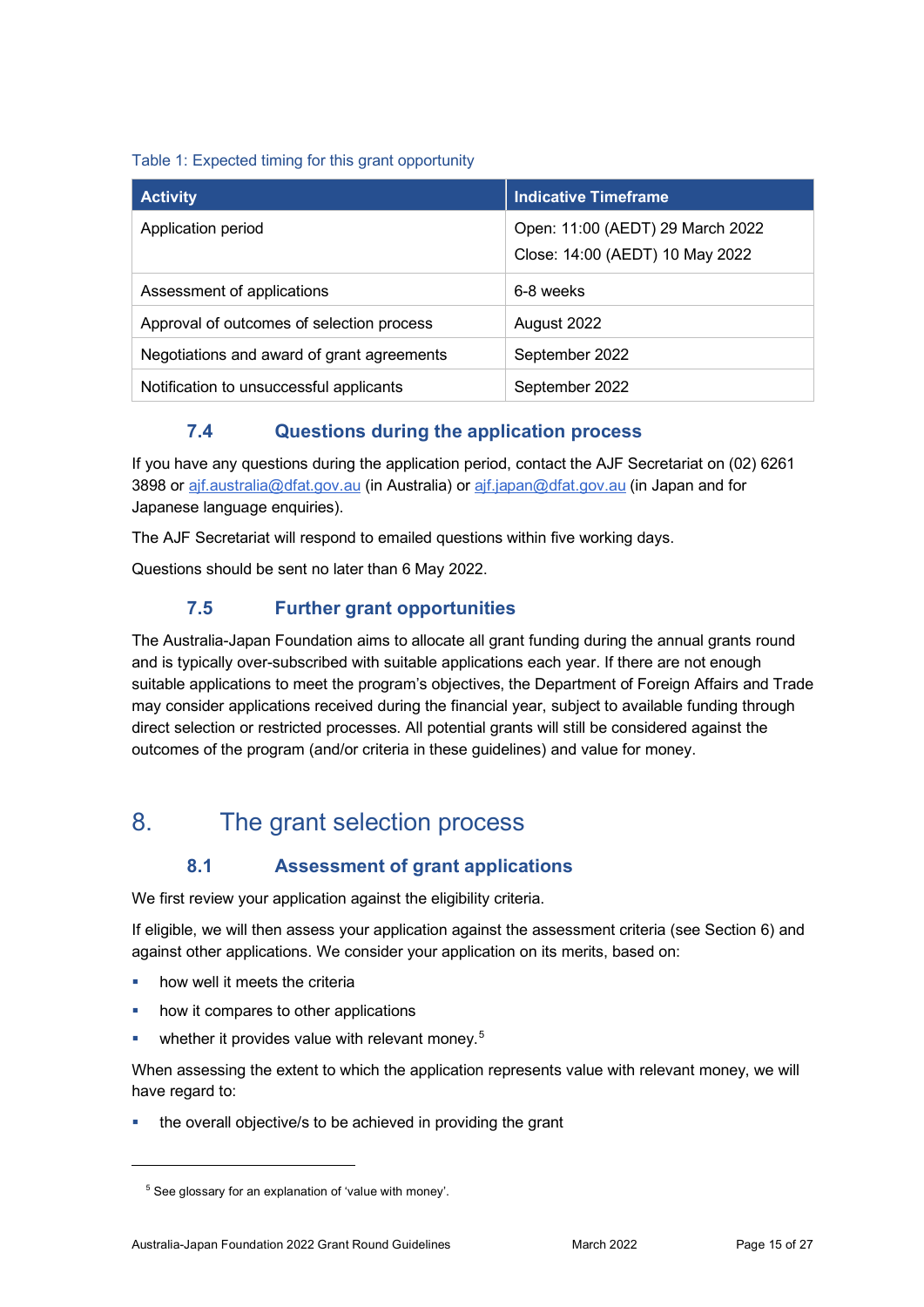- the relative value of the grant sought
- extent to which the geographic location of the application matches identified priorities
- the extent to which the evidence in the application demonstrates that it will contribute to meeting the outcomes/objectives.
- how the grant activities will target groups or individuals.

### **8.2 Who will assess applications?**

An assessment committee will assess each application on its merit and compare it to other eligible applications before recommending which grant applications should be awarded a grant. The assessment committee will be made up of the Australia-Japan Foundation Board and Secretariat. Board members are listed on the Australia-Japan Foundation section of the Department of Foreign Affairs and Trade [website.](https://dfat.gov.au/people-to-people/foundations-councils-institutes/australia-japan-foundation/Pages/australia-japan-foundation.aspx) Board members are treated as Commonwealth officials due to their role in the assessment process in accordance with Part 1, section 2.9 of the CGRGs and the *Public Governance, Performance and Accountability Act 2013*.

The assessment committee may seek additional information about you or your application. They may do this from within the Commonwealth, even if the sources are not nominated by you as referees. The assessment committee may also consider information about you or your application that is available through the normal course of business.

The assessment committee recommends to the Program Delegate which applications to approve for a grant.

### **8.3 Who will approve grants?**

The First Assistant Secretary, North and South Asia Division or his/her delegate decides which grants to approve taking into account the recommendations of the assessment committee and the availability of grant funds for the purposes of the grant program.

The Program Delegate's decision is final in all matters, including:

- the approval of the grant
- the grant funding amount to be awarded.

There is no appeal mechanism for decisions to approve or not approve a grant.

## 9. Notification of application outcomes

We will advise you of the outcome of your application in writing. If you are successful, we will advise you of any specific conditions attached to the grant.

You can submit a new application for the same grant (or a similar grant) in any future grant opportunities under the program. You should include new or more information to address any weaknesses that may have prevented your previous application from being successful.

## **9.1 Feedback on your application**

If you are unsuccessful, you may ask for feedback within one month of being advised of the outcome. We will give written feedback within one month of your request.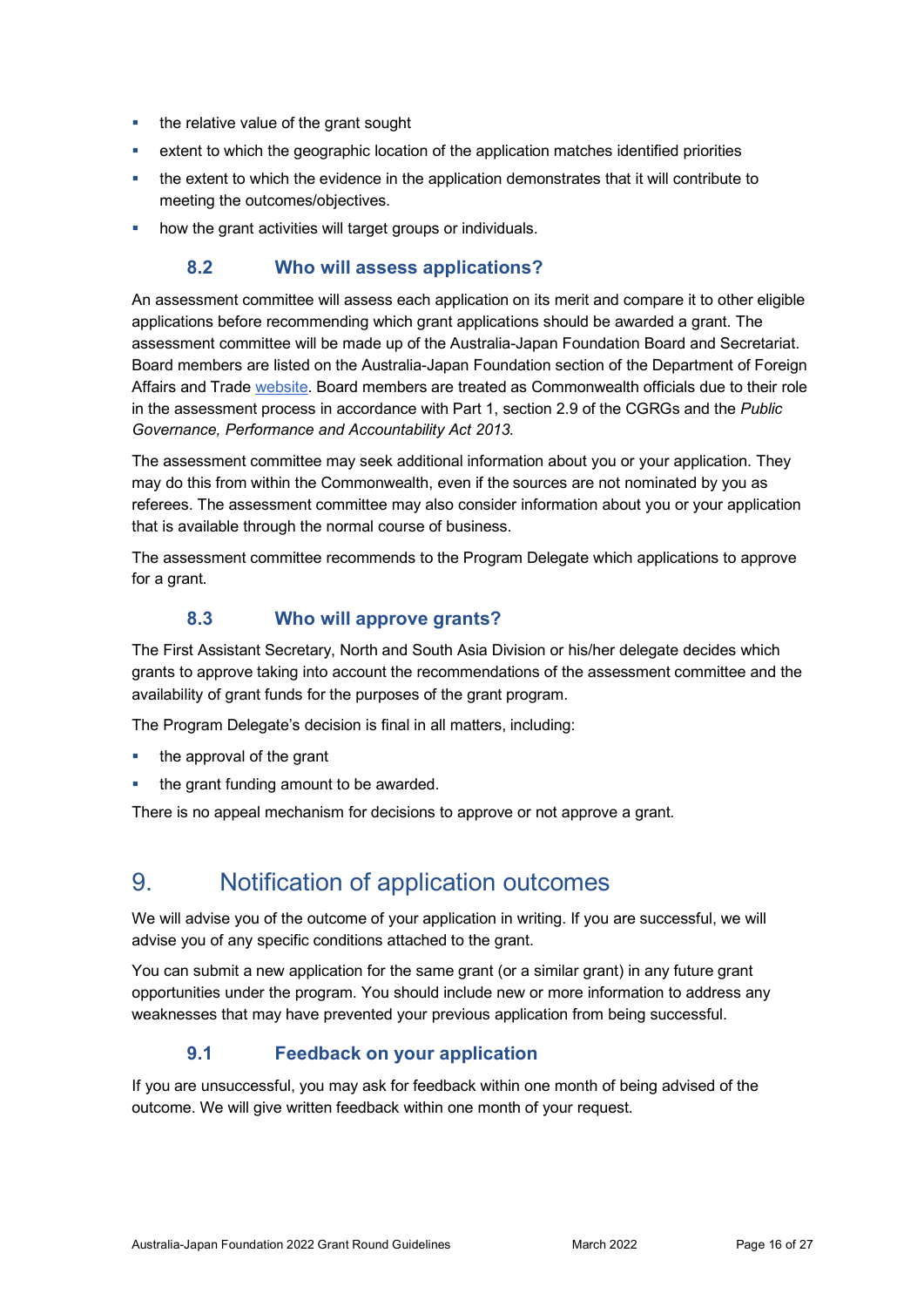## 10. Successful grant applications

## **10.1 The grant agreement**

You must enter into a legally binding grant agreement with the Commonwealth represented by the Department of Foreign Affairs and Trade. We use the Letter of Agreement in this program.

Each agreement has general terms and conditions that cannot be changed. Sample grant agreements are available on GrantConnect.

We must execute a grant agreement with you before we can make any payments. You must not start any Australia-Japan Foundation 2022 Round activities until a grant agreement is executed.

Your grant agreement may have specific conditions determined by the assessment process or other considerations made by the Program Delegate. We will identify these in the agreement.

You will be required to:

- complete a brief communications outline within two weeks of accepting the grant offer
- provide a final report, including financial acquittal, using the online template within 60 days of project completion
- for multi-year grants, complete interim reports once a year using the online template, and
- where conference or meeting participation of a principal speaker is funded, a copy of the paper presented by the participant in addition to the report.

The Department of Foreign Affairs and Trade will negotiate agreements with successful applicants by within 60 days of the closure of the grants round. We will work with successful applicants to confirm a timeframe for activities, including provision of funding. If there are unreasonable delays in finalising a grant agreement, the grant offer may be withdrawn and the grant may be awarded to a different applicant.

Where a grantee fails to meet the obligations of the grant agreement, the Department of Foreign Affairs and Trade may withhold or suspend the funding to the grantee; and/or require the grantee to repay all or part of the grant. No compensation is payable by the Department for termination in these circumstances.

You should not make financial commitments until a grant agreement has been executed by the Commonwealth.

The Commonwealth may recover grant funds if there is a breach of the grant agreement.

### **10.2 How we pay the grant**

The grant agreement will state the:

maximum grant amount to be paid.

We will not exceed the maximum grant amount under any circumstances. If you incur extra costs, you must meet them yourself.

We will pay 100 per cent of the grant on execution of the grant agreement and on receipt of a valid invoice. You will be required to report how you spent the grant funds at the completion of the grant activity.

For multi-year grants, we will make an initial payment on execution of the grant agreement. We will make subsequent payments according to an agreed schedule set out in the grant agreement. Payments are subject to satisfactory progress on the grant activity based on your interim reports and on receipt of a valid invoice.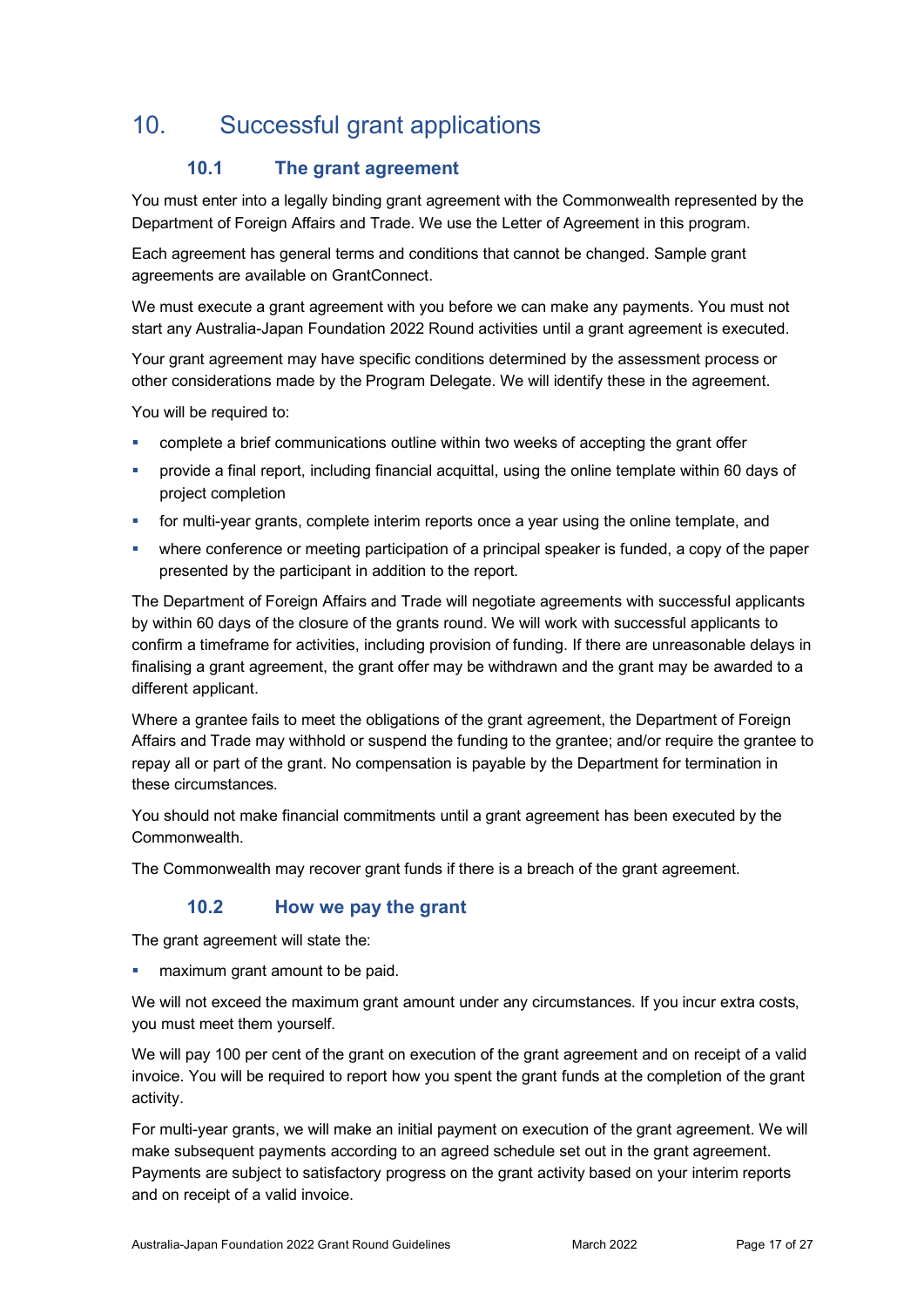All grants are awarded in Australian dollars. However, if you are based in Japan, the payment will be made in Japanese yen up to the equivalent value in Australian dollars. You should allow for the exchange fees in your project budget. You are responsible for any financial differences that may occur from the time of the application submission to when the project takes place, due to fluctuations in the exchange rate.

### **10.3 Grants Payments and GST**

Payments will be made as set out in the grant agreement. Where appropriate, payments will be GST Inclusive.

Grants are assessable income for taxation purposes, unless exempted by a taxation law. We recommend you seek independent professional advice on your taxation obligations or seek assistance from the <u>Australian Taxation Office.</u><sup>[6](#page-17-0)</sup> We do not provide advice on your particular taxation circumstances.

## 11. Announcement of grants

If successful, your grant will be listed on the GrantConnect website 21 calendar days after the date of effect as required by Section 5.3 of the [CGRGs.](https://www.finance.gov.au/government/commonwealth-grants/commonwealth-grants-rules-and-guidelines)

## 12. How we monitor your grant activity

### **12.1 Keeping us informed**

You should let us know if anything is likely to affect your grant activity or organisation.

We need to know of any key changes to your organisation or its business activities, particularly if they affect your ability to complete your grant, carry on business and pay debts due.

You must also inform us of any changes to your:

- name
- addresses
- nominated contact details
- bank account details.

If you become aware of a breach of terms and conditions under the grant agreement, you must contact us immediately.

You must notify us of events relating to your grant and provide an opportunity for the Minister or their representative to attend.

### **12.2 Reporting**

You must submit reports in line with the [grant agreement.](file://prod.protected.ind/User/user03/LLau2/insert%20link%20here) We will remind you of your reporting obligations before a report is due. We will expect you to report on:

 progress against agreed grant activity milestones and outcomes, including progress against your communications plan

<span id="page-17-0"></span><sup>6</sup> <https://www.ato.gov.au/>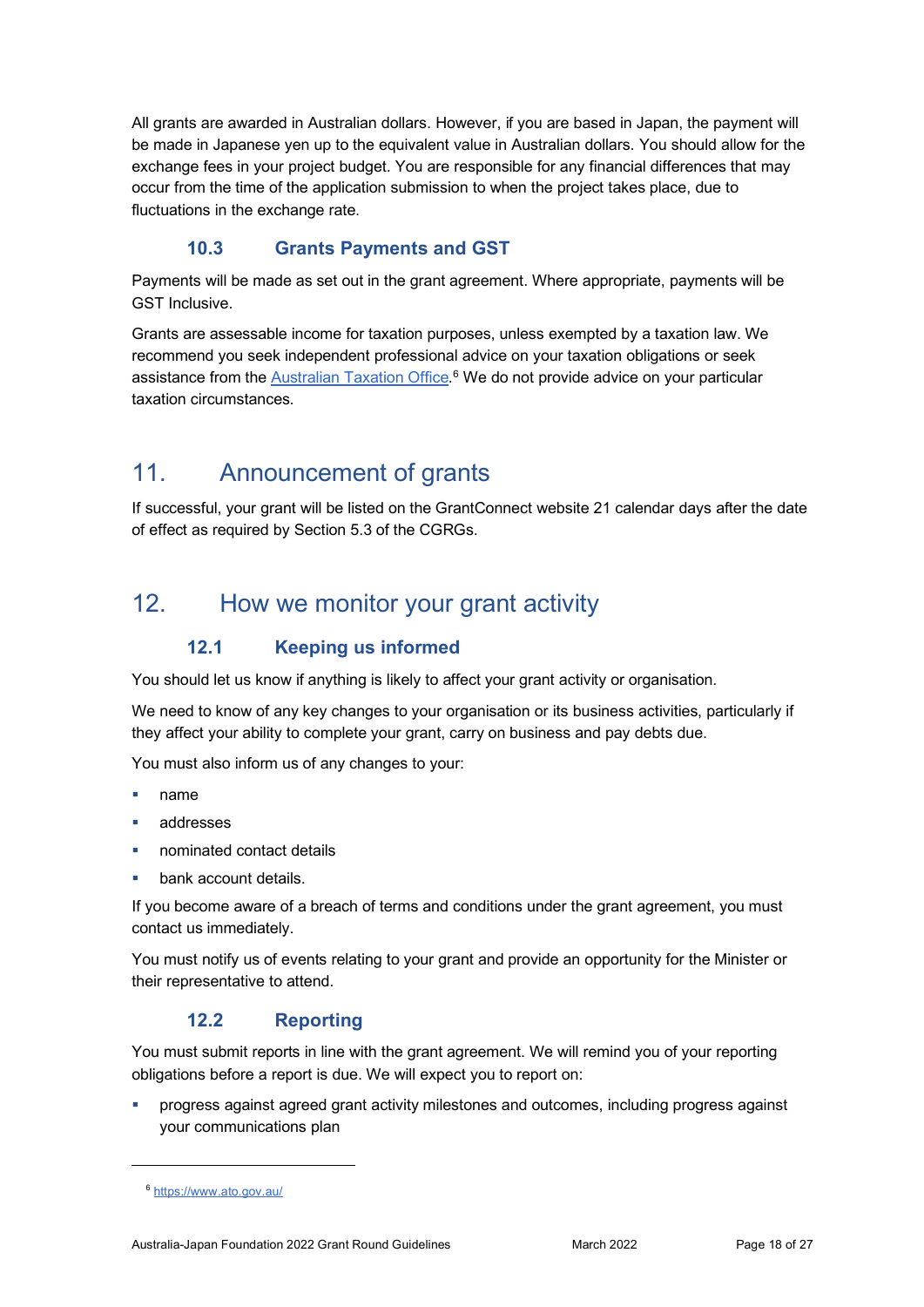- contributions of participants directly related to the project
- expenditure of the grant.

The amount of detail you provide in your reports should be relative to the size, complexity and grant amount.

We will monitor progress by assessing reports you submit and may conduct site visits or request records to confirm details of your reports if necessary. Occasionally we may need to re-examine claims, seek further information or request an independent audit of claims and payments.

#### **Progress reports (for multi-year grants)**

Progress reports must:

- include evidence of your progress towards completion of agreed activities and outcomes
- show the total eligible expenditure incurred to date
- be submitted by the report due date (you can submit reports ahead of time if you have completed relevant activities).

We will only make subsequent grant payments when we receive satisfactory progress reports.

You must discuss any reporting delays with us as soon as you become aware of them.

#### **Ad-hoc reports**

We may ask you for ad-hoc reports on your grant. This may be to provide an update on progress, or any significant delays or difficulties in completing the grant activity.

#### **Final report (for all grants)**

When you complete the grant activity, you must submit a final report.

Final reports must:

- identify if and how outcomes have been achieved
- include the agreed evidence as specified in the grant agreement
- identify the total eligible expenditure incurred
- **•** be submitted within 60 days of completion in the format provided in the grant agreement.

#### **12.3 The Department of Foreign Affairs and Trade's responsibilities**

The Department of Foreign Affairs and Trade will:

- meet the terms and conditions set out in the grant agreement;
- provide timely administration of the grant; and
- evaluate the grantee's performance.

Funding under this grants program does not imply that the Department of Foreign Affairs and Trade endorses the views of recipients involved in any funded activity.

#### **12.4 Financial declaration**

We may ask you to provide a declaration that the grant money was spent in accordance with the grant agreement and to report on any underspends of the grant money.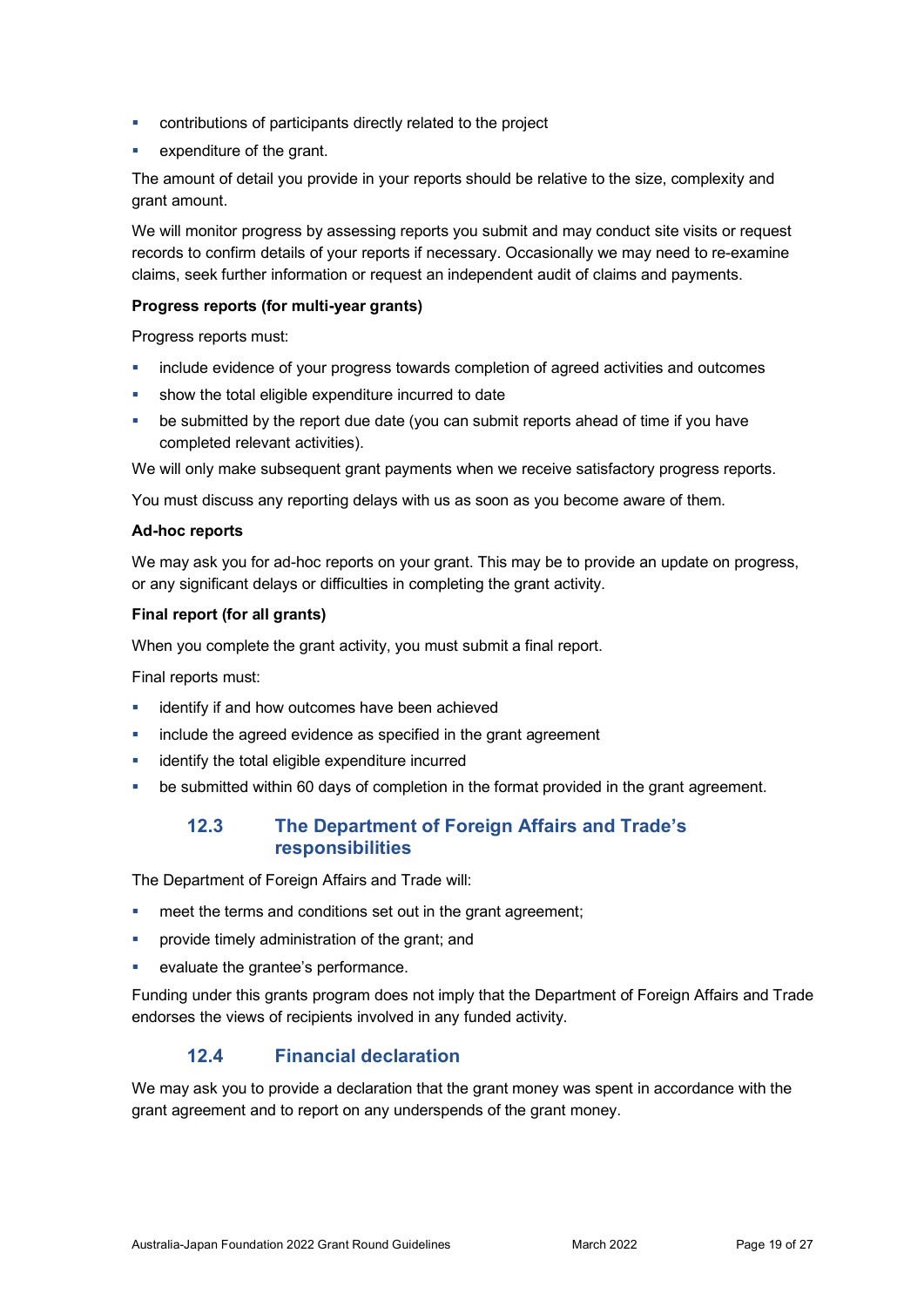### **12.5 Grant agreement variations**

We recognise that unexpected events may affect your progress. In these circumstances, you can request a variation to your grant agreement. You can request a variation by sending an email to the AJF Secretariat aif.australia@dfat.gov.au and including the following information:

- changing project milestones consistent with the original intent of the project
- extending the timeframe for completing the project for a reasonable period of time
- changing the allocations across budget items.

The program does not allow for an increase to the agreed amount of grant funds.

If you want to propose changes to the grant agreement, you must put them in writing before the grant agreement end date. Contact the Australia-Japan Foundation Secretariat for further information. We will not consider changes after the grant agreement end date.

You should not assume that a variation request will be successful. We will consider your request based on provisions in the grant agreement and on factors such as:

- how it affects the project outcome
- **EXEDENT** consistency with the program policy objective and any relevant policies of the department
- changes to the timing of grant payments, and
- availability of program funds.

#### **12.6 Compliance visits**

We may visit you during or at the completion of your grant activity to review your compliance with the grant agreement. We will provide you with reasonable notice of any compliance visit.

### **12.7 Record keeping**

We may also inspect the records you are required to keep under the grant agreement.

#### **12.8 Evaluation**

The Department of Foreign Affairs and Trade will evaluate the Australia-Japan Foundation 2022 activities to measure how well the outcomes and objectives have been achieved. We may use information from your application and reports for this purpose. We may also interview you or ask you for more information to help us understand how the grant impacted you and to evaluate how effective the program was in achieving its outcomes.

We may contact you up to one year after you finish your grant for more information to assist with this evaluation.

#### **12.9 Acknowledgement**

The program logo should be used on all materials related to grants under the program. The logo is composed of the Australian Government crest and the Australia-Japan Foundation logotype and symbol. Whenever the logo is used, the publication must also acknowledge the Commonwealth as follows:

'This activity received grant funding from the Australia-Japan Foundation of the Department of Foreign Affairs and Trade.'

Invitations to board members and/or officers of the Department of Foreign Affairs and Trade to represent the Australian Government support for the project are highly desirable.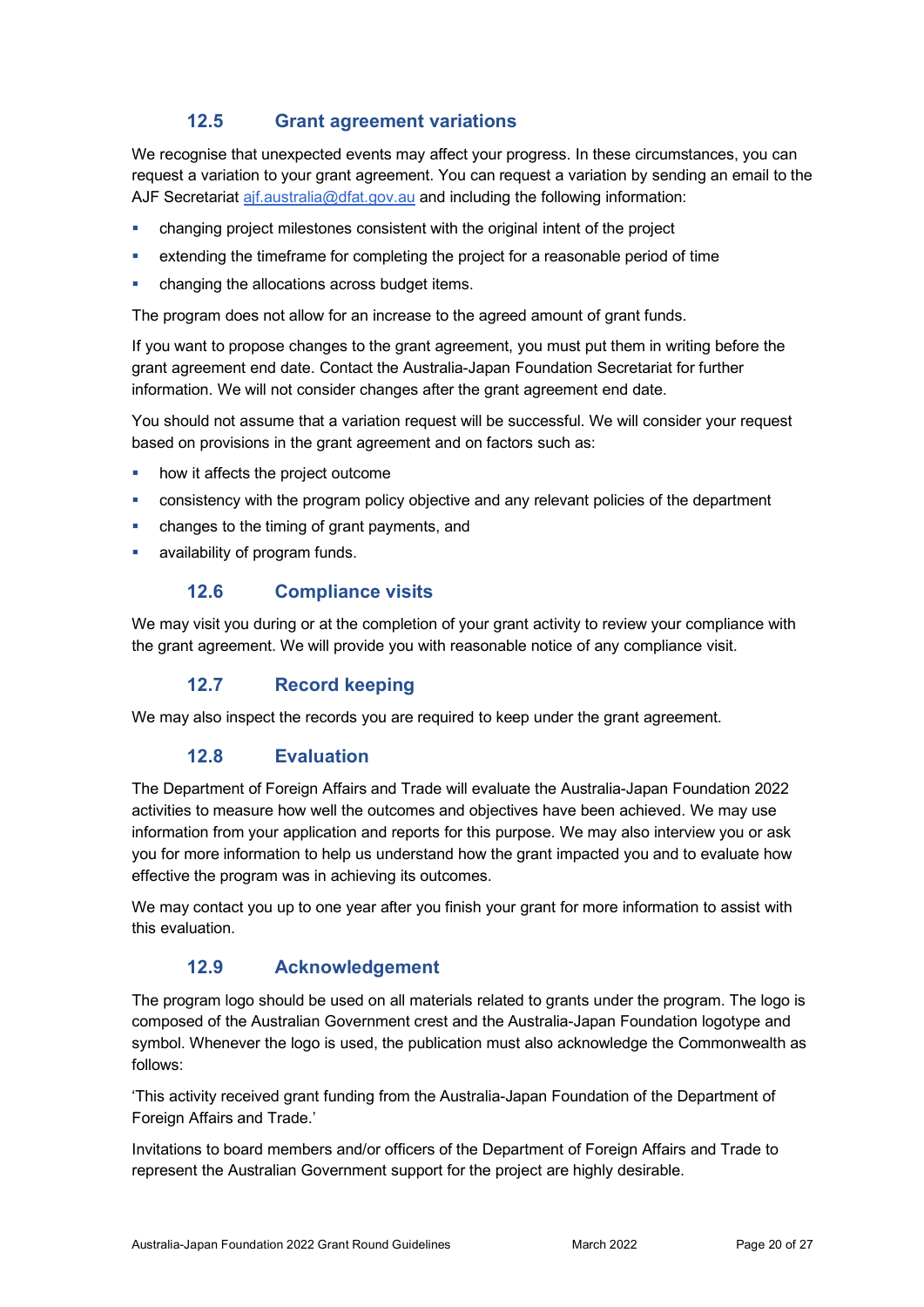# 13. Probity

The Australian Government will make sure that the grant opportunity process is fair, according to the published guidelines, incorporates appropriate safeguards against fraud, unlawful activities and other inappropriate conduct and is consistent with the CGRGs.

All applicants are responsible for ensuring compliance with Australian laws, regulations and policies that may be relevant to their proposals including, but not limited to, the Foreign Influence [Transparency Scheme,](https://www.ag.gov.au/integrity/foreign-influence-transparency-scheme) [Australia's export control regimes,](https://www.dfat.gov.au/international-relations/security/non-proliferation-disarmament-arms-control/export-control-regimes/Pages/export-control-regimes) and th[e Guidelines to counter foreign](https://www.dese.gov.au/guidelines-counter-foreign-interference-australian-university-sector)  [interference in the Australian university sector.](https://www.dese.gov.au/guidelines-counter-foreign-interference-australian-university-sector) Applicants must also ensure that relevant personnel have Working with Vulnerable People registration and Working with Children checks where proposals involve vulnerable people and children.

These guidelines may be changed from time-to-time by the Department of Foreign Affairs and Trade. When this happens, the revised guidelines will be published on GrantConnect and the Department's website at [http://dfat.gov.au/councils.](http://dfat.gov.au/councils)

## **13.1 Enquiries and feedback**

All complaints about a grant process must be provided in writing with the Australia-Japan Foundation Secretariat.

Any questions you have about grant decisions for this grant opportunity should be sent to [ajf.australia@dfat.gov.au.](mailto:ajf.australia@dfat.gov.au) **You may wish to list @dfat.gov.au as a trusted emailer in your email system.**

If you do not agree with the way the Department of Foreign Affairs and Trade has handled your complaint, you may complain to th[e Commonwealth Ombudsman.](http://www.ombudsman.gov.au/) The Ombudsman will not usually look into a complaint unless the matter has first been raised directly with the Department of Foreign Affairs and Trade.

The Commonwealth Ombudsman can be contacted on:

Phone (Toll free): 1300 362 072 Email: [ombudsman@ombudsman.gov.au](mailto:ombudsman@ombudsman.gov.au)  Website: [www.ombudsman.gov.au](http://www.ombudsman.gov.au/)

## **13.2 Conflicts of interest**

Any conflicts of interest could affect the performance of the grant opportunity or program. There may be a [conflict of interest,](http://www.apsc.gov.au/publications-and-media/current-publications/aps-values-and-code-of-conduct-in-practice/conflict-of-interest) or perceived conflict of interest, if Department of Foreign Affairs and Trade staff, any member of a committee or advisor and/or you or any of your personnel:

- has a professional, commercial or personal relationship with a party who is able to influence the application selection process, such as an Australian Government officer
- has a relationship with or interest in, an organisation, which is likely to interfere with or restrict the applicants from carrying out the proposed activities fairly and independently or
- **•** has a relationship with, or interest in, an organisation from which they will receive personal gain because the organisation receives a grant under the grant program/ grant opportunity.

You will be asked to declare, as part of your application, any perceived or existing conflicts of interests or that, to the best of your knowledge, there is no conflict of interest.

If you later identify an actual, apparent, or perceived conflict of interest, you must inform the Department of Foreign Affairs and Trade in writing immediately.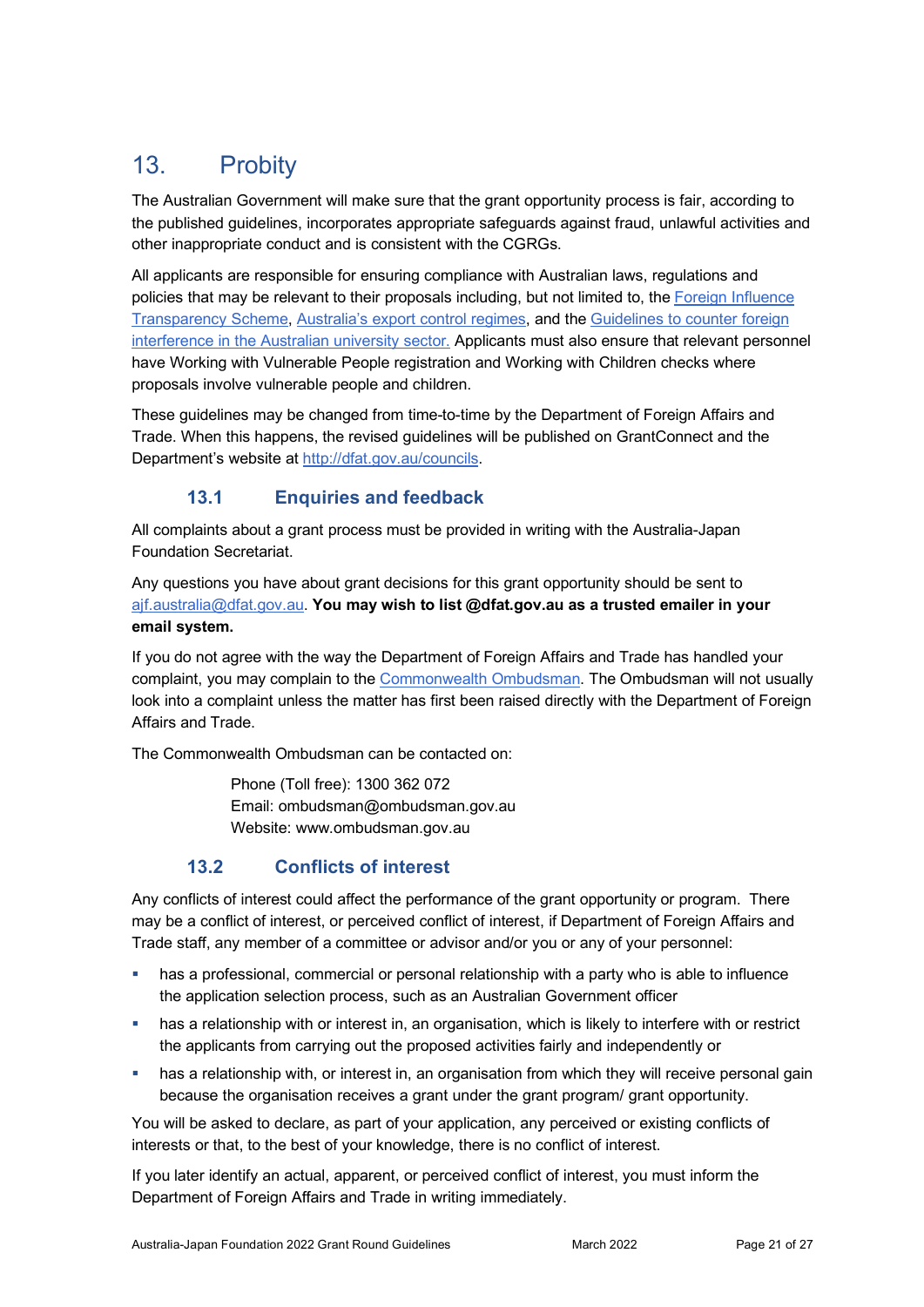Conflicts of interest for Australian Government staff will be handled as set out in the Australian [Public Service Code of Conduct \(Section 13\(7\)\)](http://www8.austlii.edu.au/cgi-bin/viewdoc/au/legis/cth/consol_act/psa1999152/s13.html) of the *[Public Service Act 1999](https://www.legislation.gov.au/Series/C2004A00538)*. Committee members and other officials including the decision maker must also declare any conflicts of interest.

We publish our conflict of interest policy on the Department of Foreign Affairs and Trade website [www.dfat.gov.au.](http://www.dfat.gov.au/)

### **13.3 Privacy**

We treat your personal information according to the *[Privacy Act 1988](https://www.legislation.gov.au/Details/C2014C00076)* and the [Australian Privacy](https://www.oaic.gov.au/privacy-law/privacy-act/australian-privacy-principles)  [Principles.](https://www.oaic.gov.au/privacy-law/privacy-act/australian-privacy-principles) This includes letting you know:

- what personal information we collect
- why we collect your personal information
- who we give your personal information to.

Your personal information can only be disclosed to someone else for the primary purpose for which it was collected, unless an exemption applies.

The Australian Government may also use and disclose information about grant applicants and grant recipients under this grant opportunity in any other Australian Government business or function. This includes disclosing grant information on GrantConnect as required for reporting purposes and giving information to the Australian Taxation Office for compliance purposes.

We may share the information you give us with other Commonwealth entities for purposes including government administration, research or service delivery, according to Australian laws.

As part of your application, you declare your ability to comply with the *Privacy Act 1988* and the Australian Privacy Principles and impose the same privacy obligations on officers, employees, agents and subcontractors that you engage to assist with the activity, in respect of personal information you collect, use, store, or disclose in connection with the activity. Accordingly, you must not do anything, which if done by the Department of Foreign Affairs and Trade would breach an Australian Privacy Principle as defined in the Act.

## **13.4 Confidential Information**

Other than information available in the public domain, you agree not to disclose to any person, other than us, any confidential information relating to the grant application and/or agreement, without our prior written approval. The obligation will not be breached where you are required by law, Parliament or a stock exchange to disclose the relevant information or where the relevant information is publicly available (other than through breach of a confidentiality or non-disclosure obligation).

We may at any time, require you to arrange for you; or your employees, agents or subcontractors to give a written undertaking relating to nondisclosure of our confidential information in a form we consider acceptable.

We will keep any information in connection with the grant agreement confidential to the extent that it meets all of the three conditions below:

- 1. you clearly identify the information as confidential and explain why we should treat it as confidential
- 2. the information is commercially sensitive
- 3. revealing the information would cause unreasonable harm to you or someone else.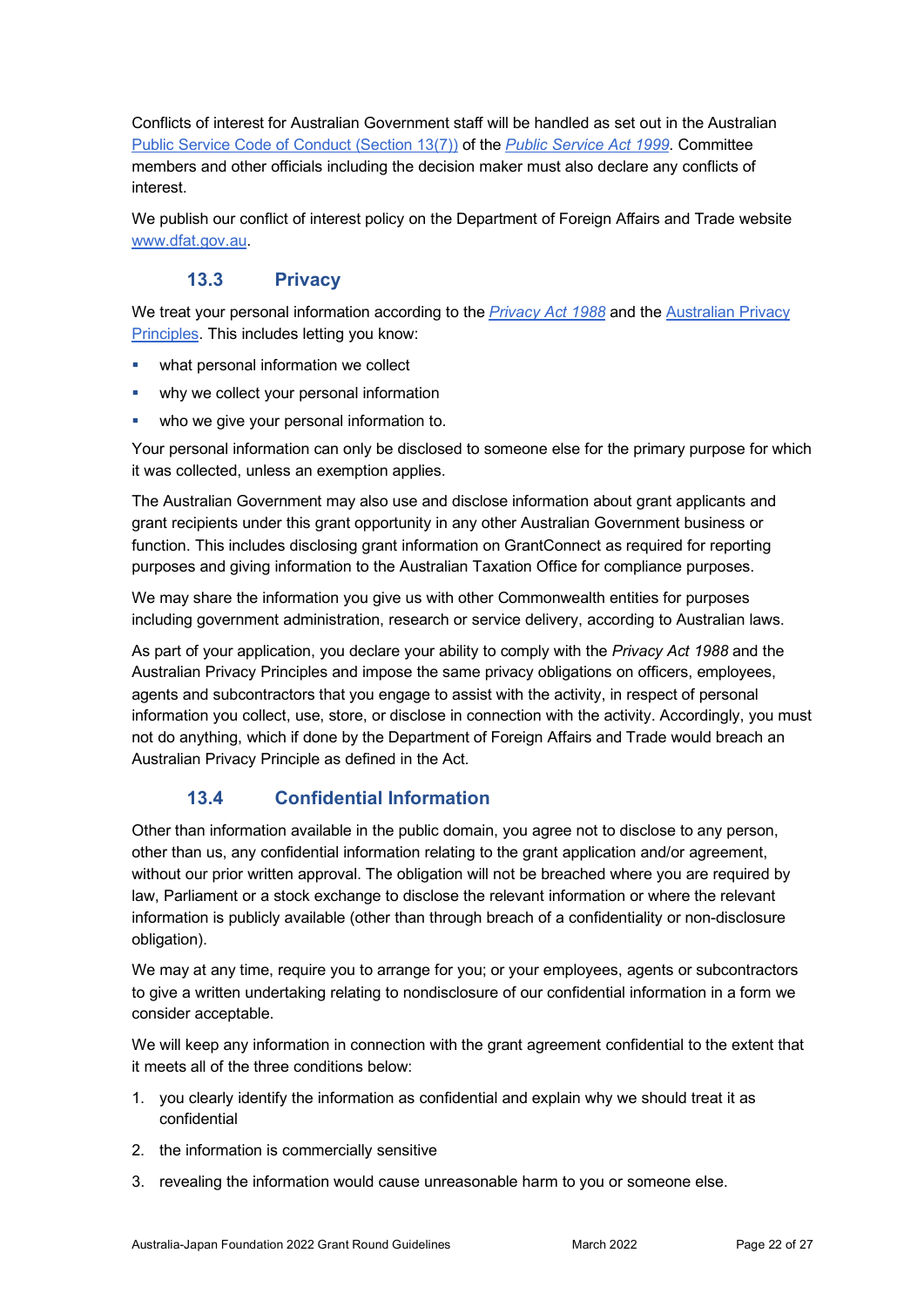We will not be in breach of any confidentiality agreement if the information is disclosed to:

- **the committee and other Commonwealth employees and contractors to help us manage the** program effectively
- employees and contractors of our department so we can research, assess, monitor and analyse our programs and activities
- employees and contractors of other Commonwealth agencies for any purposes, including government administration, research or service delivery
- other Commonwealth, State, Territory or local government agencies in program reports and consultations
- the Auditor-General, Ombudsman or Privacy Commissioner
- **the responsible Minister or Parliamentary Secretary, and**
- a House or a Committee of the Australian Parliament.

The grant agreement may also include any specific requirements about special categories of information collected, created or held under the grant agreement.

### **13.5 Sexual misconduct prevention and response**

The Department of Foreign Affairs and Trade has a zero-tolerance approach to sexual exploitation, abuse and harassment (PSEAH). It is expected that all individuals participating in this program will comply with this zero-tolerance approach. Any allegations or reports of misconduct will be taken seriously. The Sex Discrimination Act 1984 (Cth) defines the nature and circumstances in which sexual harassment is unlawful.

In response to the Royal Commission into Institutional Responses to Child Sexual Abuse, the Australian Government has introduced the National Redress Scheme, which provides acknowledgement and support to people who have experienced institutional child sexual abuse.

For more information and support, please visit: [http://www.nationalredress.gov.au](http://www.nationalredress.gov.au/) or; call the National Redress Scheme line on 1800 737 377.

## **13.6 Freedom of information**

All documents in the possession of the Australian Government, including those about this grant opportunity, are subject to the *[Freedom of Information Act 1982](https://www.legislation.gov.au/Series/C2004A02562)* (FOI Act)*.*

The purpose of the FOI Act is to give members of the public rights of access to information held by the Australian Government and its entities. Under the FOI Act, members of the public can seek access to documents held by the Australian Government. This right of access is limited only by the exceptions and exemptions necessary to protect essential public interests and private and business affairs of persons in respect of whom the information relates.

All Freedom of Information requests must be referred to the Freedom of Information Coordinator in writing.

By mail: The Director, Freedom of Information and Privacy Law Section Department of Foreign Affairs and Trade RG Casey Building John McEwen Crescent BARTON ACT 0221

By email: [foi@dfat.gov.au](mailto:foi@dfat.gov.au)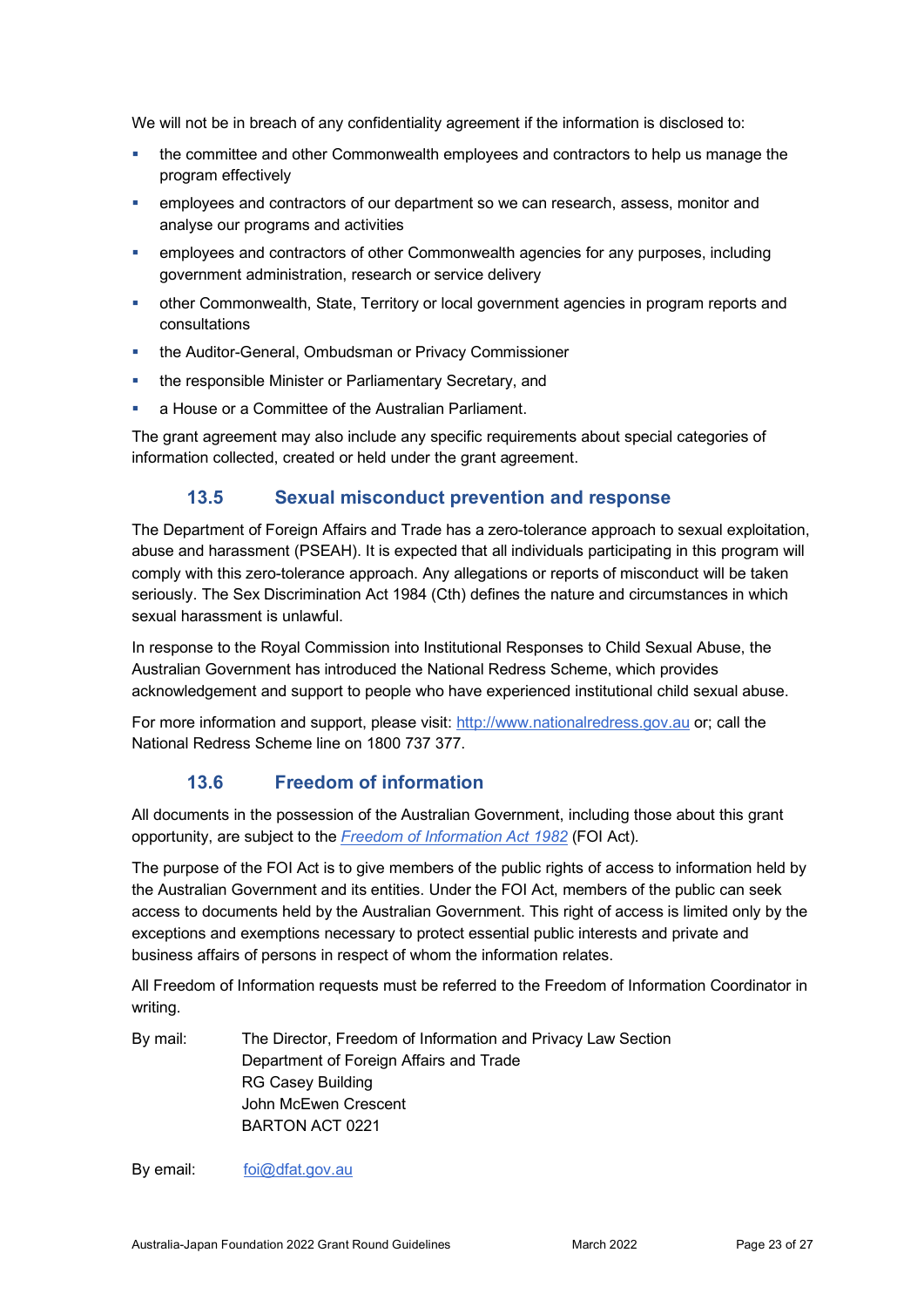# 14. Glossary

| Term                                                              | <b>Definition</b>                                                                                                                                                                                                                                                                                                                                                                           |
|-------------------------------------------------------------------|---------------------------------------------------------------------------------------------------------------------------------------------------------------------------------------------------------------------------------------------------------------------------------------------------------------------------------------------------------------------------------------------|
| accountable authority                                             | see subsection 12(2) of the <i>Public Governance</i> .<br><b>Performance and Accountability Act 2013</b>                                                                                                                                                                                                                                                                                    |
| administering entity                                              | when an entity that is not responsible for the policy, is<br>responsible for the administration of part or all of the grant<br>administration processes                                                                                                                                                                                                                                     |
| assessment criteria                                               | are the specified principles or standards, against which<br>applications will be judged. These criteria are also used to<br>assess the merits of proposals and, in the case of a<br>competitive grant opportunity, to determine application<br>rankings.                                                                                                                                    |
| commencement date                                                 | the expected start date for the grant activity                                                                                                                                                                                                                                                                                                                                              |
| completion date                                                   | the expected date that the grant activity must be completed<br>and the grant spent by                                                                                                                                                                                                                                                                                                       |
| co-sponsoring entity                                              | when two or more entities are responsible for the policy and<br>the appropriation for outcomes associated with it                                                                                                                                                                                                                                                                           |
| date of effect                                                    | can be the date on which a grant agreement is signed or a<br>specified starting date. Where there is no grant agreement,<br>entities must publish information on individual grants as<br>soon as practicable.                                                                                                                                                                               |
| decision maker                                                    | the person who makes a decision to award a grant                                                                                                                                                                                                                                                                                                                                            |
| eligibility criteria                                              | refer to the mandatory criteria which must be met to qualify<br>for a grant. Assessment criteria may apply in addition to<br>eligibility criteria.                                                                                                                                                                                                                                          |
| Commonwealth entity                                               | a Department of State, or a Parliamentary Department, or a<br>listed entity or a body corporate established by a law of the<br>Commonwealth. See subsections 10(1) and (2) of the<br>PGPA Act                                                                                                                                                                                               |
| <b>Commonwealth Grants Rules and</b><br><b>Guidelines (CGRGs)</b> | establish the overarching Commonwealth grants policy<br>framework and articulate the expectations for all non-<br>corporate Commonwealth entities in relation to grants<br>administration. Under this overarching framework, non-<br>corporate Commonwealth entities undertake grants<br>administration based on the mandatory requirements and<br>key principles of grants administration. |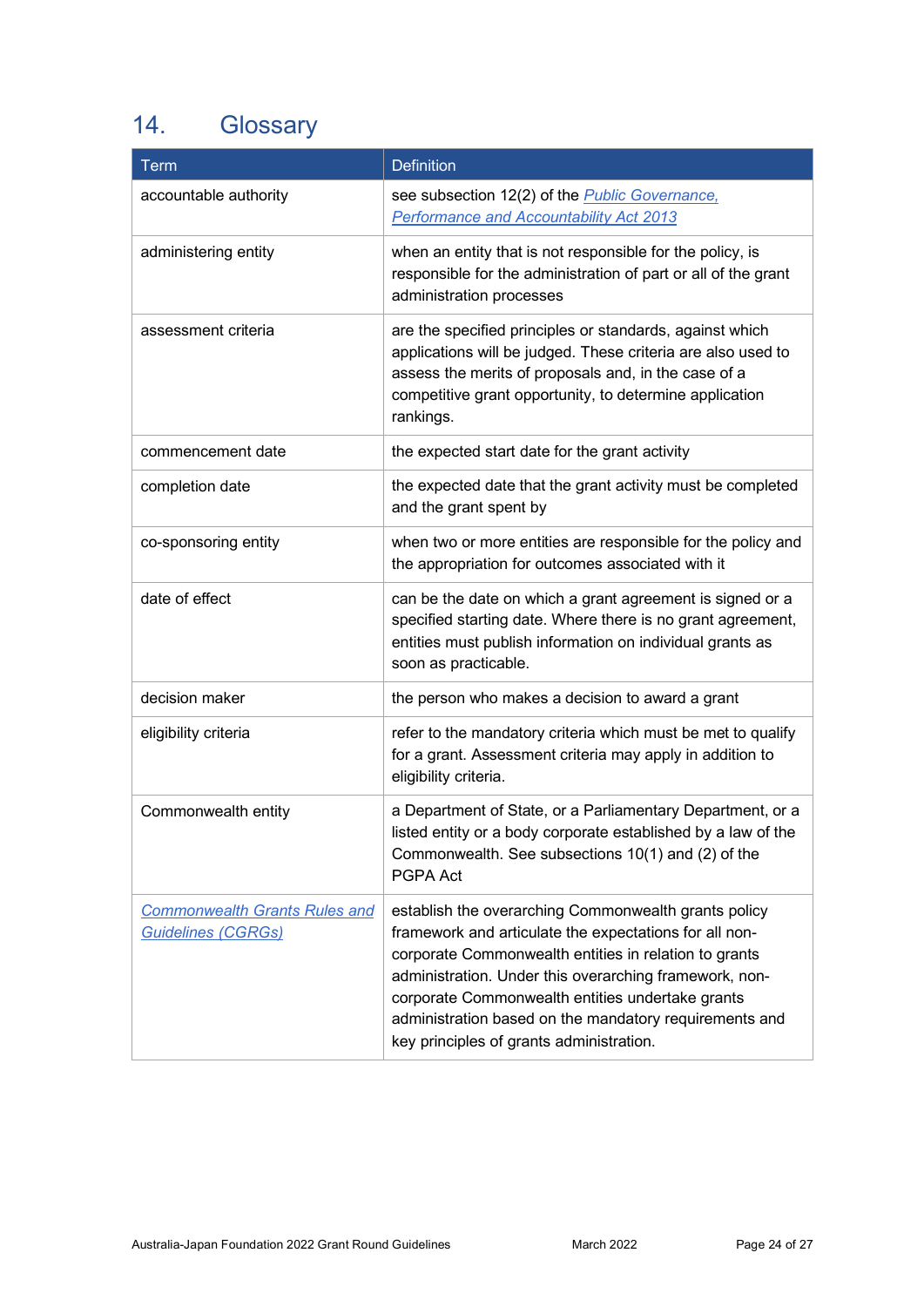| <b>Term</b>               | <b>Definition</b>                                                                                                                                                                                                                                                                                                                                                                                                                                           |
|---------------------------|-------------------------------------------------------------------------------------------------------------------------------------------------------------------------------------------------------------------------------------------------------------------------------------------------------------------------------------------------------------------------------------------------------------------------------------------------------------|
| grant                     | for the purposes of the CGRGs, a 'grant' is an arrangement<br>for the provision of financial assistance by the<br>Commonwealth or on behalf of the Commonwealth:                                                                                                                                                                                                                                                                                            |
|                           | a. under which relevant money <sup>7</sup> or other<br>Consolidated Revenue Fund (CRF) money <sup>8</sup> is<br>to be paid to a grantee other than the<br>Commonwealth; and                                                                                                                                                                                                                                                                                 |
|                           | b. which is intended to help address one or more<br>of the Australian Government's policy<br>outcomes while assisting the grantee achieve<br>its objectives.                                                                                                                                                                                                                                                                                                |
| grant activity/activities | refers to the project/tasks/services that the grantee is<br>required to undertake                                                                                                                                                                                                                                                                                                                                                                           |
| grant agreement           | sets out the relationship between the parties to the<br>agreement, and specifies the details of the grant                                                                                                                                                                                                                                                                                                                                                   |
| <b>GrantConnect</b>       | is the Australian Government's whole-of-government grants<br>information system, which centralises the publication and<br>reporting of Commonwealth grants in accordance with the<br><b>CGRGs</b>                                                                                                                                                                                                                                                           |
| grant opportunity         | refers to the specific grant round or process where a<br>Commonwealth grant is made available to potential<br>grantees. Grant opportunities may be open or targeted, and<br>will reflect the relevant grant selection process.                                                                                                                                                                                                                              |
| grant program             | a 'program' carries its natural meaning and is intended to<br>cover a potentially wide range of related activities aimed at<br>achieving government policy outcomes. A grant program is<br>a group of one or more grant opportunities under a single<br>[entity] Portfolio Budget Statement Program.                                                                                                                                                        |
| grantee                   | the individual/organisation which has been selected to<br>receive a grant                                                                                                                                                                                                                                                                                                                                                                                   |
| PBS Program               | described within the entity's Portfolio Budget Statement,<br>PBS programs each link to a single outcome and provide<br>transparency for funding decisions. These high-level PBS<br>programs often comprise a number of lower level, more<br>publicly recognised programs, some of which will be Grant<br>Programs. A PBS Program may have more than one Grant<br>Program associated with it, and each of these may have<br>one or more grant opportunities. |
| selection criteria        | comprise eligibility criteria and assessment criteria.                                                                                                                                                                                                                                                                                                                                                                                                      |

<span id="page-24-0"></span><sup>7</sup> Relevant money is defined in the PGPA Act. See section 8, Dictionary.

<span id="page-24-1"></span><sup>&</sup>lt;sup>8</sup> Other CRF money is defined in the PGPA Act. See section 105, Rules in relation to other CRF money.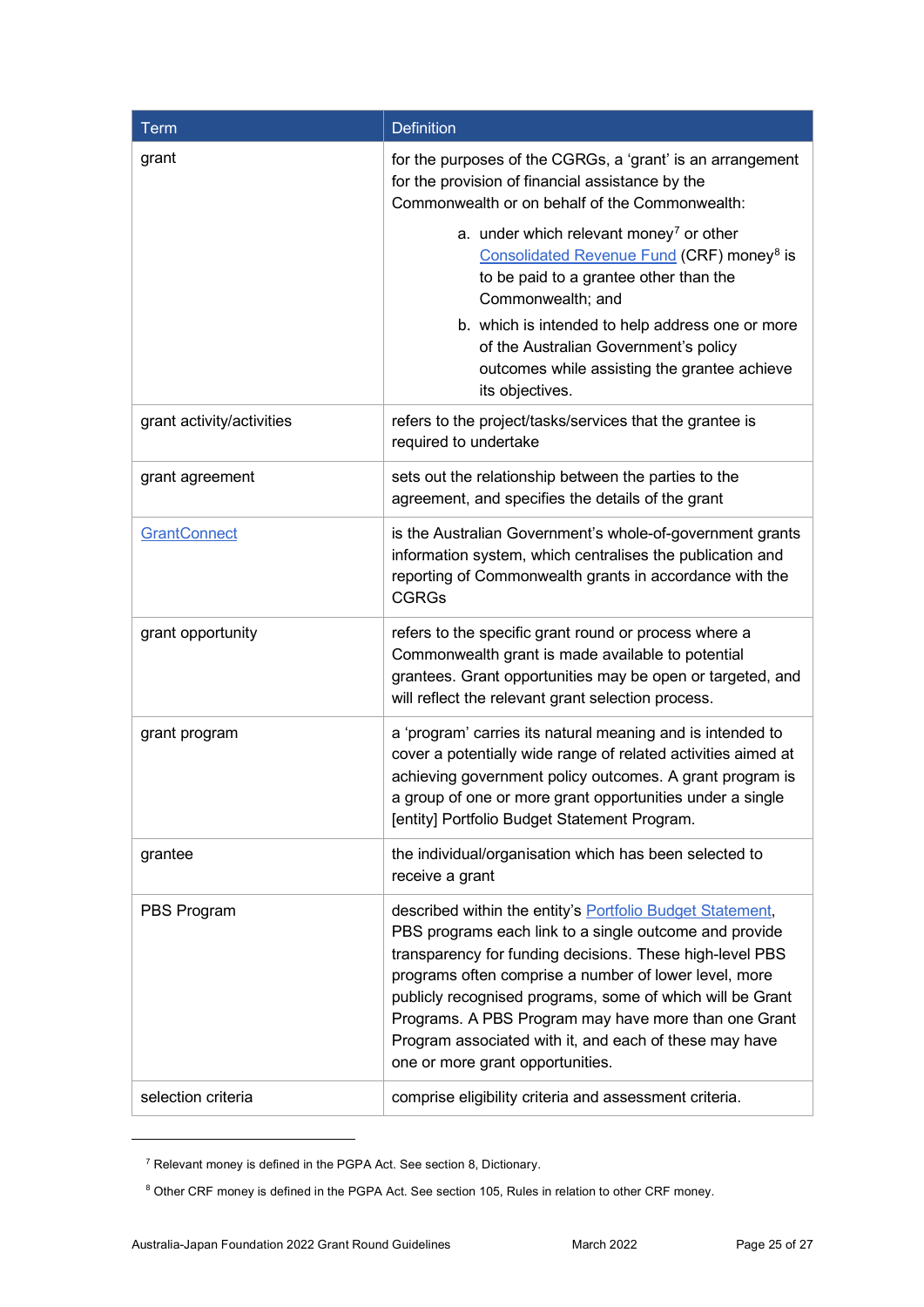| Term              | <b>Definition</b>                                                                                                                                                                                                                                                                                                                                                                                                                                                                                                                                              |
|-------------------|----------------------------------------------------------------------------------------------------------------------------------------------------------------------------------------------------------------------------------------------------------------------------------------------------------------------------------------------------------------------------------------------------------------------------------------------------------------------------------------------------------------------------------------------------------------|
| selection process | the method used to select potential grantees. This process<br>may involve comparative assessment of applications or the<br>assessment of applications against the eligibility criteria<br>and/or the assessment criteria.                                                                                                                                                                                                                                                                                                                                      |
| value with money  | value with money in this document refers to 'value with<br>relevant money' which is a judgement based on the grant<br>proposal representing an efficient, effective, economical and<br>ethical use of public resources and determined from a<br>variety of considerations.                                                                                                                                                                                                                                                                                     |
|                   | When administering a grant opportunity, an official should<br>consider the relevant financial and non-financial costs and<br>benefits of each proposal including, but not limited to:<br>the quality of the project proposal and activities;<br>fitness for purpose of the proposal in contributing to<br>$\bullet$<br>government objectives;<br>that the absence of a grant is likely to prevent the<br>$\bullet$<br>grantee and government's outcomes being achieved;<br>and<br>the potential grantee's relevant experience and<br>٠<br>performance history. |